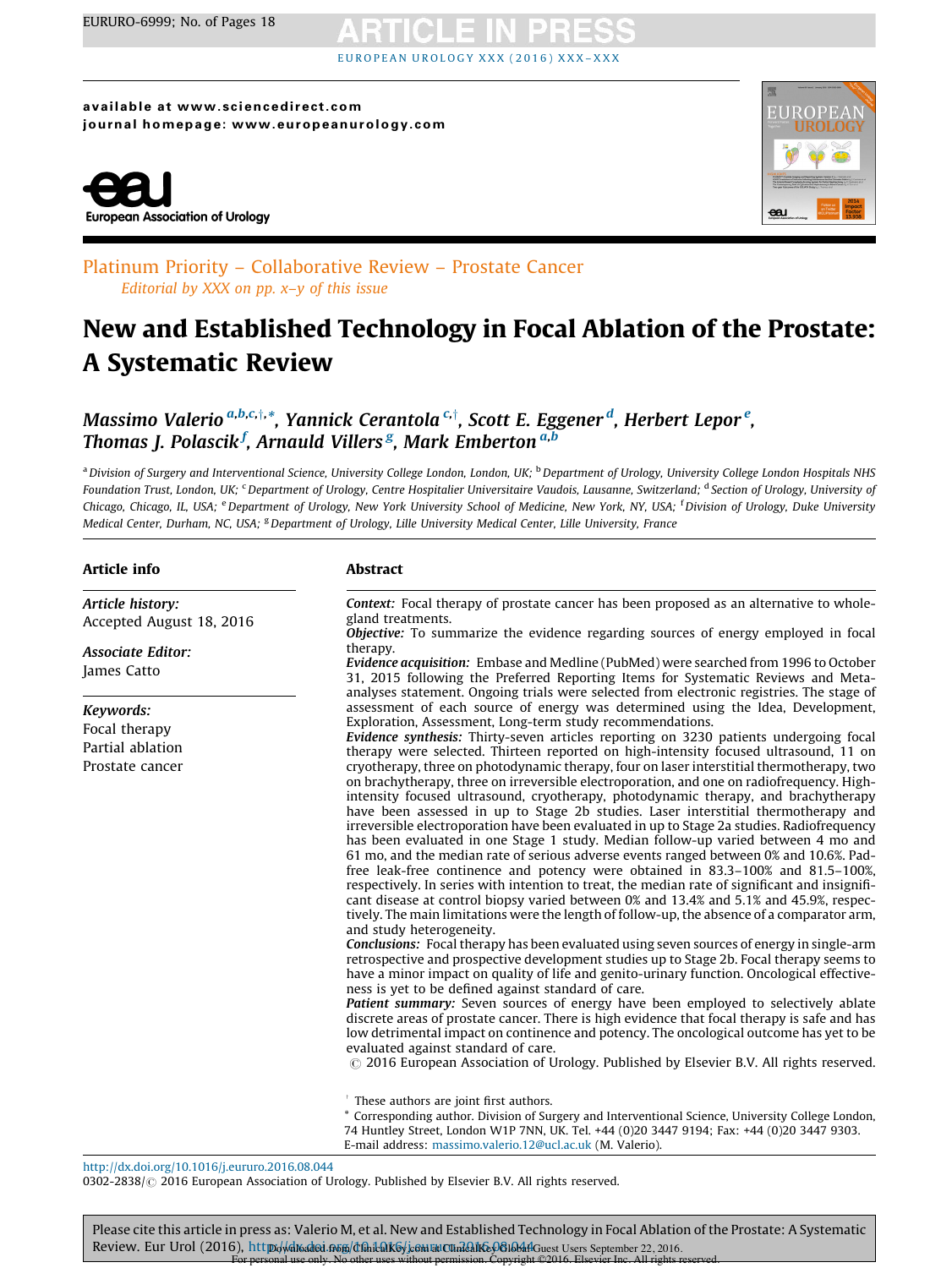#### 1. Introduction

In the last decade, focal therapy has been evaluated as a novel strategy in selected men harboring localized prostate cancer. The aim of this tissue-preserving strategy is to maintain the oncological benefit of active treatments, while optimizing genito-urinary function. Focal therapy has as its objective the eradication of clinically significant disease, thereby conferring to the individual a transition from a moderate or high-risk status to a lower one. This process aims to preserve as much tissue as is compatible with treating the target volume plus a margin. This approach seeks to protect key structures from injury whose integrity is essential for stable genito-urinary function (neurovascular bundles, urethral sphincter, and bladder neck) [\[1\].](#page-15-0) Further, the bladder and the rectum, two structures that can be impaired by radiation therapy, are fully preserved. Although partial surgery and focal ablation in almost all solid cancers are accepted options in eligible patients, the legitimacy of focal therapy in prostate cancer is debated as this malignancy is multifocal in most cases [\[2,3\]](#page-15-0).

While comparative effectiveness research against standard of care options is lacking, the rationale supporting this strategy relies on evidence-based elements. Firstly, the natural history of the disease seems to be linked to the index lesion in the majority of men, and secondary low-grade lesions seem to have an indolent behavior in most if not all cases  $[4-6]$ . Secondly, our ability to risk stratify men at a regional level within the prostate has significantly increased. There is growing evidence that the use of multiparametric magnetic resonance imaging (MRI) with targeted and mapping biopsy allows the detection of the index lesion with reliability over 90%, at least in expert centers [\[7\]](#page-16-0). Thirdly, these diagnostic tools together are able to rule out clinically significant lesions within discrete areas of the prostate with again accuracy over 90% [\[7\].](#page-16-0)

Focal therapy has been delivered employing a number of sources of energy: (1) high-intensity focused ultrasound (HIFU), (2) cryotherapy, (3) photodynamic therapy (PDT), (4) laser interstitial thermotherapy (LITT), (5) brachytherapy, (6) irreversible electroporation (IRE), and (7) radiofrequency ablation (RFA). The aim of this systematic review was to summarize the stage of assessment and the evidence available with respect to each of these sources of energy.

#### 2. Evidence acquisition

#### 2.1. Search strategy and selection criteria

This systematic review was performed in accordance to the Preferred Reporting Items for Systematic Reviews and Meta-analyses statement  $[8]$ . Embase and Medline (through PubMed) were searched systematically using medical subject headings including "(<prostate cancer> OR <prostatic neoplasms>) AND (<focal> OR <subtotal> OR <hemiablation> OR <quadrant>).'' The search was limited to studies reporting focal therapy outcomes between 1996 to October 31, 2015. Electronic links to related articles and references of selected articles were hand searched.

Additional relevant articles were selected from authors' bibliographies. In addition, ongoing and recruiting registered trials were retrieved from ClinicalTrial.gov and the International Standard Randomized Controlled Trial Number registry to assess the current status of evaluation of each source of energy.

Eligible articles included meta-analyses, randomized controlled trials (RCTs) or prospective case series including a control group, prospective development studies, and retrospective case series investigating ablative techniques to treat patients with biopsy-proven prostate cancer in a subtotal manner (focal, quadrant, hemi-ablation, dog-leg, etc.) in the primary setting. Case reports were excluded, as well as review articles and congress abstracts. Studies related to whole-gland treatment or performed in a salvage treatment setting were excluded while studies involving focal treatment followed by radical prostatectomy were included. The search was limited to human studies and English language. Eligibility was determined by two separate reporters (MV and YC) using the Covidence software ([www.](http://www.covidence.org/) [covidence.org](http://www.covidence.org/)). Covidence is a web-based software platform designed to ease and improve systematic reviews by facilitating duplicates exclusion and the independent process performed by the reviewers, from screening to data extraction. It also helps with resolution of discrepancies and agreement by consensus. In case of persistent discrepancies after discussion, the senior author (ME) arbitrated. Besides the source of energy used to ablate, at least one of the following main outcome measures had to be reported: (1) oncological outcomes, (2) morbidity, or (3) functional outcomes. All studies of interest were obtained as full text articles and scrutinized thoroughly. Relevant data were extracted and documented in a data extraction form developed a priori. In cases of potential duplicated datasets, the study was excluded. If overlapping was partial  $\zeta$  = 50% sample size) and over a limited period of time, all studies were fully reported, although the risk of duplication was highlighted.

#### 2.2. Objectives

The primary objective of this study was to determine the stage of assessment of sources of energy currently used in focal therapy of the prostate. We employed the recommendation from the Idea, Development, Exploration, Assessment, Long-term study statement which defines the stage of assessment according to the design, the sample size, the outcome, and the outcome measures used to evaluate a novel surgical procedure [\[9\]](#page-16-0). Briefly: (1) Stage 1 (Innovation) refers to the first description of a procedure, (2) Stage 2a (Development) refers to the development phase in which the procedure is carried out by early adopters in well selected patients, but the intervention needs to be refined, (3) Stage 2b (Exploration) refers to the exploration of indications, quality control measures, and reproducibility in larger groups of patients, (4) Stage 3 (Assessment) refers to comparative effectiveness research of the novel procedure against standard of care, (5) Stage 4 (Long-term) refers to the implementation and monitoring of established

Please cite this article in press as: Valerio M, et al. New and Established Technology in Focal Ablation of the Prostate: A Systematic Review. Eur Urol (2016), http://dxiolade.org/10.110218/g.com at Clancaft & Score Users September 22, 2016. For personal use only. No other uses without permission. Copyright ©2016. Elsevier Inc. All rights reserved.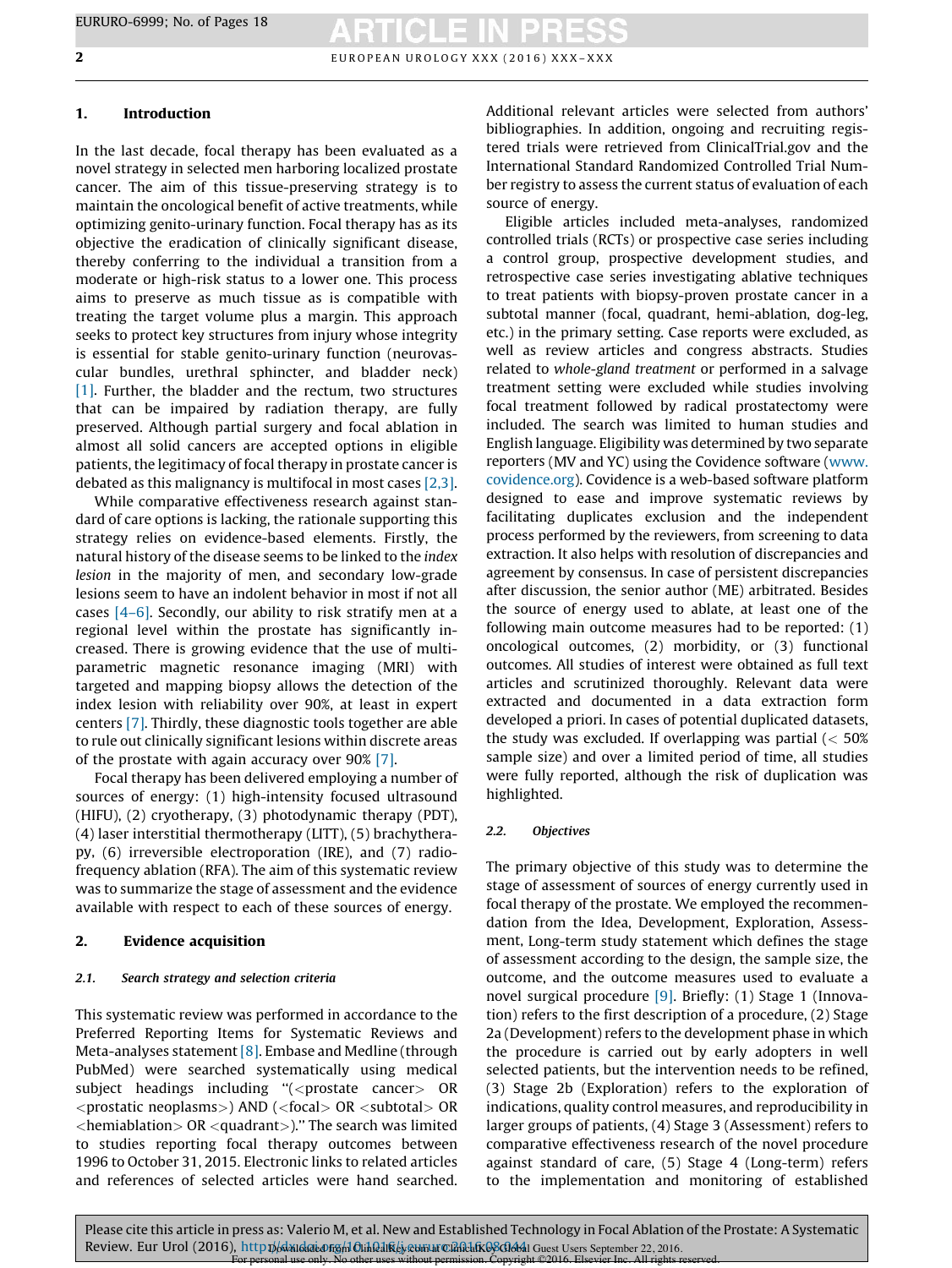procedures. Secondary objectives included the definition of the target population, the type of focal therapy delivered, and the assessment of oncological, toxicity, and functional outcome.

#### 2.3. Data extraction form

The following data were extracted from each study: (1) source of energy, (2) study design, (3) stage of assessment, (4) type of ablation, (5) patients' characteristics (age, sample size, preoperative biopsy, preoperative imaging, spatial location of the tumor, prostate specific antigen [PSA], Gleason score, and risk stratification), (6) length of followup, percentage of patients lost to follow-up, length of hospital stay, disease control outcomes (reason and type of postfocal sampling, presence of residual significant and insignificant disease in the treated and untreated area, probability of transition to secondary and radical treatment, transition to metastatic disease, overall survival, and disease-specific survival), (7) morbidity (serious adverse events, stricture rate, urinary retention rate, urinary infection rate, and recto-urethral fistula rate), and (8) functional outcome (leak-free and pad-free continence, potency preservation, and new use of phosphodiesterase type-5 inhibitors). When available, the patient-reported outcomes measures (PROMs) used were recorded; their variation between beginning and last follow-up was also indicated for completeness (deterioration, stability, or improvement).

As we could not retrieve raw data, we accepted the definitions used by single studies to risk stratify the population (such as the threshold for clinically significant disease and risk stratification). When not available, we considered the presence of secondary pattern  $>4$  in control biopsy as clinically significant disease.

#### 2.4. Statistical analysis

Continuous variables are given using median, interquartile range (IQR), or overall range according to availability. The mean with standard deviation was used when the former was not available. Categorical variables are given using frequencies and percentages. To calculate oncological and functional outcomes, a decision had to be made with respect to the denominator considered. For determining overall oncological outcomes, only series with intention to treat were considered, although the results of each series were displayed for completeness. Men lost to follow-up were excluded from the denominator of all outcomes. In determining the rate of positive biopsy in studies with mandatory post-treatment biopsy, only those men actually undergoing biopsy were part of the denominator. Clinically significant threshold was accepted from each study; if not available, any Gleason pattern 4 was considered as clinically significant disease. Overall biopsy results considered only series with intention to treat, and excluded Stage I studies. Functional outcomes were determined as relative rates. For instance, to determine potency, only potent patients prior to focal therapy were part of the denominator. To summarize outcomes based on continuous values, we used

median and IQR. All analyses were performed using SPSS version 20.0 (IBM Corporation, Armonk, NY, USA).

#### 3. Evidence synthesis

Thirty-seven studies were included in the final analysis [\(Fig.](#page-3-0) 1)[\[10–46\].](#page-16-0) Overall, 13 studies reported on focal HIFU, 11 on focal cryotherapy, three on focal PDT, four on focal LITT, two on focal brachytherapy, three on focal IRE, and one on focal RFA ([Fig.](#page-3-0) 2). Across all series, 3230 patients were treated using any source of energy delivered in a focal manner.

Data extracted from each record are summarized in [Tables](#page-4-0) 1–3 in order of the source of energy considered, and of the year of publication. In [Table](#page-4-0) 1, the design of the study, the eligibility criteria, the ablation strategy, and the study population are displayed. In [Table](#page-7-0) 2, the type and length of follow-up, the ablation and oncological outcomes are displayed. In [Table](#page-9-0) 3, the morbidity, the functional outcomes including outcome measures are displayed. In [Table](#page-11-0) 4, the design of ongoing registered trials investigating focal therapy is displayed.

#### 3.1. HIFU

HIFU is a form of thermal energy that leads to tissue ablation by raising the temperature over  $60^\circ$  using focused high-intensity ultrasound. Tissue ablation is the consequence of two mechanisms: (1) coagulative necrosis due to extreme temperature, and (2) internal cavitation due to the interaction between water and ultrasounds. Modern devices delivering HIFU to the prostate are transurethral or transrectal, and use in-bore guidance or MR-transrectal ultrasound (TRUS) fusion, respectively.

Of the 13 series evaluating focal HIFU in 346 men, six were considered Stage 1, four Stage 2a, and three Stage 2b. Two studies were retrospective case series; the others were prospective proof of concept, case series, or development studies. Two series evaluated in-bore transurethral HIFU; the others transrectal focal HIFU. Five series did not clearly report the type of entry biopsy; in the remaining, TRUS standard biopsy, TRUS extended protocols, targeted biopsy, and/or template mapping biopsy were performed. MRI was used in 11 series (84.6%). The study population included low, intermediate and high risk patients with median age of 63 yr (IQR: 62–70 yr) and median PSA of 7.3 ng/ml (IQR: 5.8–8.3 ng/ml).

Median follow-up was 12 mo (IQR: 0–28.5 mo) with 12 series including mandatory sampling and one study including biopsy only for cause. Apart from four Stage I studies in which men underwent radical prostatectomy soon after focal HIFU, the remaining studies employed targeted biopsy, TRUS standard or extended biopsy, and/ or template mapping biopsy. In the series with intention to treat, the overall presence of significant and insignificant cancer was 0% (IQR: 0–13.5%) and 23.3% (IQR: 10.4%– 38.1%), respectively. However, the first outcome was reported only in five series. The probability of transition to secondary local treatment was 7.8% (IQR: 3.8–10.3%); overall and disease-specific survival were 100% (IQR:

Please cite this article in press as: Valerio M, et al. New and Established Technology in Focal Ablation of the Prostate: A Systematic Review. Eur Urol (2016), http://dkaded.from/dthakey.com at ClinicalKeyGlobal Guest Users September 22, 2016. For personal use only. No other uses without permission. Copyright ©2016. Elsevier Inc. All rights reserved.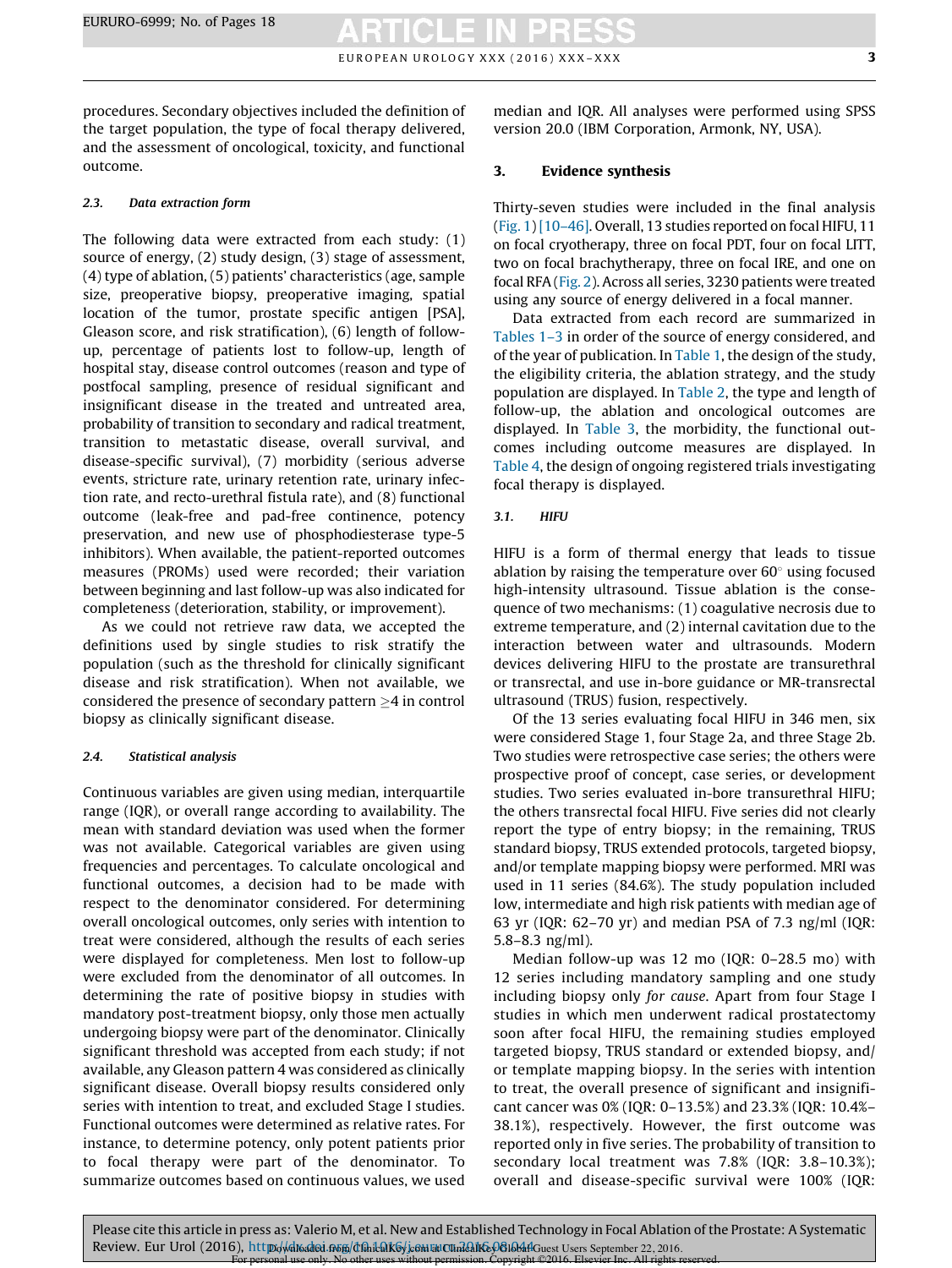<span id="page-3-0"></span>

Fig. 1 – Preferred Reporting Items for Systematic Review and Meta-analysis flowchart.



Fig. 2 – Schematic representation of the sources of energy used in actual series: (A) high-intensity focused ultrasound, (B) cryotherapy, (C) photodynamic therapy, (D) laser-induced interstitial thermotherapy, (E) brachytherapy, (F) irreversible electroporation, and (G) radiofrequency ablation.

Please cite this article in press as: Valerio M, et al. New and Established Technology in Focal Ablation of the Prostate: A Systematic Review. Eur Urol (2016), http1)6dxi6dadeonghl OtihQalR6ycomurChicakR6yCO6bal Guest Users September 22, 2016.<br>For personal use only. No other uses without permission. Copyright ©2016. Elsevier Inc. All rights reserved.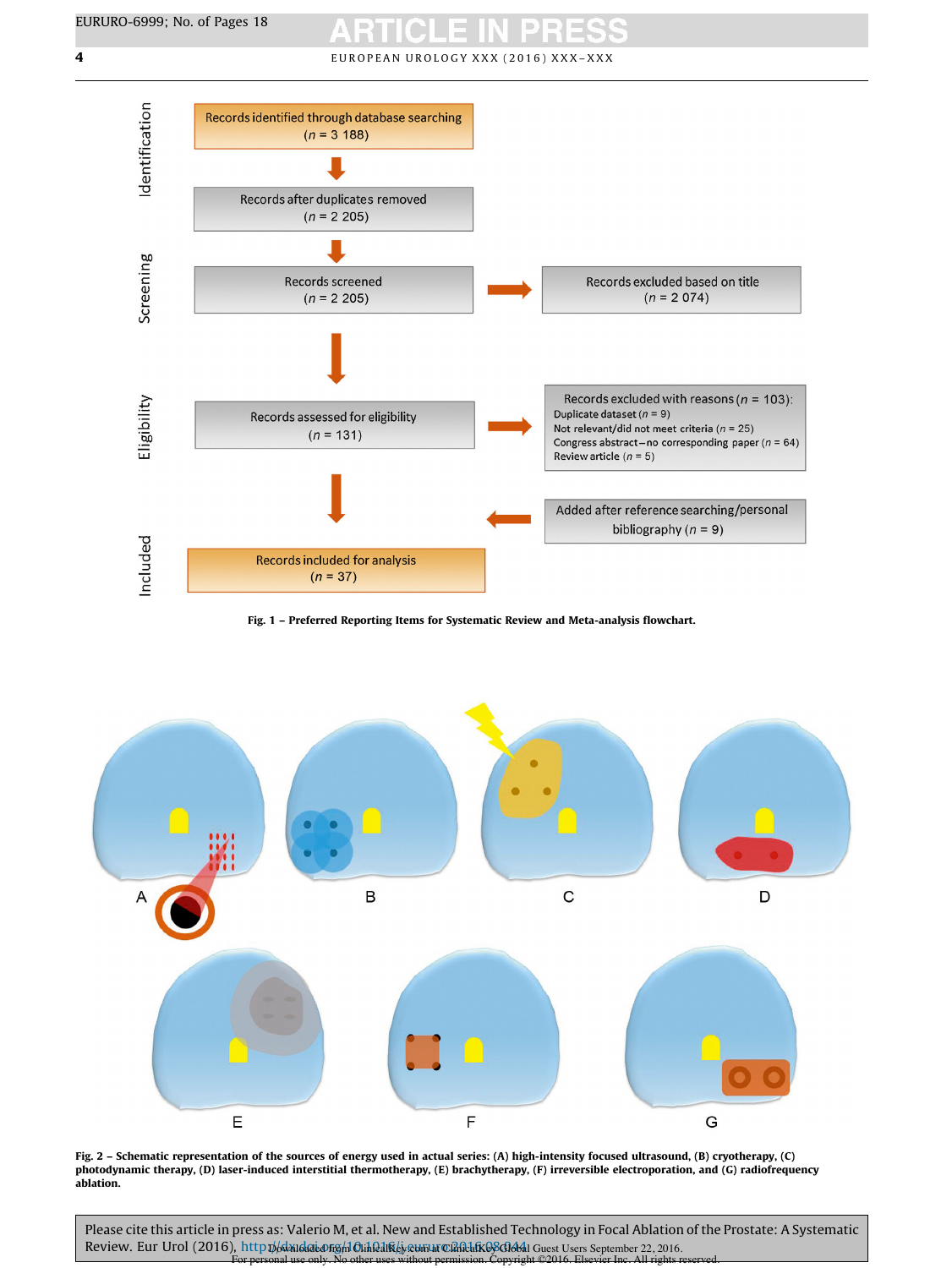#### Table 1 – Design, focal therapy strategy, and study population of the 37 series included

Please

<span id="page-4-0"></span>Review.

Eur Urol

(2016),

cite this

article in press as:

Valerio

 $\Xi$ et al. New and

Established

htt py/dikaded frog/d\finical Key/com au ClinicalKey Global Guest Users September 22, 2016. For personal use only. No other uses without permission. Copyright ©2016. Elsevier Inc. All rights reserved.

Technology

in Focal

Ablation

of the

Prostate:

A

Systematic

| Ref.                    | Source of<br>energy       | <b>IDEAL</b><br>stage | Design                                                    | <b>Biopsy</b>                               | Imaging           | Location                                  | Type of ablation                                                 | No. | Age $(yr)$                     | $PSA$ (ng/ml)                        | Gleason score                                                                                              | <b>Risk stratification</b>                                                                     |
|-------------------------|---------------------------|-----------------------|-----------------------------------------------------------|---------------------------------------------|-------------------|-------------------------------------------|------------------------------------------------------------------|-----|--------------------------------|--------------------------------------|------------------------------------------------------------------------------------------------------------|------------------------------------------------------------------------------------------------|
| Madersbacher 1995       | HIFU                      | $\mathbf{1}$          | Prospective<br>development study                          | <b>NR</b>                                   | NR                | Unifocal or<br>organ-confined             | Hemi-ablation or<br>focal ablation with<br>no intention to treat | 29  | 64; 7.2 (mean;<br>SD)          | 24.5; 18.8<br>(mean; SD)             | NR                                                                                                         | <b>NR</b>                                                                                      |
| Beerlage 1999           | <b>HIFU</b>               | $\mathbf{1}$          | Retrospective case<br>series                              | TRUS standard                               | MRI               | <b>NR</b>                                 | Hemi-ablation with<br>no intention to treat                      | 14  | $62; 55-69$<br>(mean; range)   | $10.8; 3.5 - 20$<br>(mean; range)    | <b>NR</b>                                                                                                  | <b>NR</b>                                                                                      |
| <b>Muto 2008</b>        | <b>HIFU</b>               | 2a                    | Prospective case<br>series                                | TRUS extended                               | MRI               | Unilateral                                | Dog-leg ablation                                                 | 29  | 72; 62-80<br>(median; range)   | $5.4; 1.8 - 25.1$<br>(median; range) | 6: 55.2% $(n = 16)$ ; 7: NR<br>20.7% $(n = 6)$ ; 8+:<br>$17.2\%$ $(n = 5)$ ;<br>unknown: 6.9%<br>$(n = 2)$ |                                                                                                |
| Ahmed 2011              | <b>HIFU</b>               | 2a                    | Prospective<br>development study                          | Template mapping MRI                        |                   | Unilateral                                | Hemi-ablation                                                    | 20  | $60.4$ ; 5.4 (mean;<br>SD)     | 7.3; 2.8 (mean;<br>SD)               | <b>NR</b>                                                                                                  | Low: 25% (5/20);<br>intermediate: 75%<br>(15/20)                                               |
| El Fegoun 2011          | <b>HIFU</b>               | 2a                    | Retrospective case<br>series                              | <b>NR</b>                                   | <b>NR</b>         | Unilateral                                | Hemi-ablation                                                    | 12  | 70; 4.8 (mean;<br>SD)          | $7.3; 2.6-10$<br>(mean; range)       | $3+3$ : 83.3% (n = 10);<br>$3+4$ : 16.7% $(n = 2)$                                                         | NR                                                                                             |
| Ahmed 2012              | <b>HIFU</b>               | 2 <sub>b</sub>        | Prospective<br>development study                          | Template mapping MRI                        |                   | Unifocal or<br>multifocal                 | Focal ablation                                                   | 41  | $63; 58-66$<br>(median; IQR)   | $6.6; 5.4 - 7.7$<br>(median; IQR)    | $3+3:31.7\%$ (n = 13);<br>$3+4$ : 58.6% (n = 24);<br>4+3: $9.8\%$ (n = 4)                                  | Low: 26.8%<br>$(n = 11);$<br>intermediate:<br>63.4% $(n = 26)$ ;<br>high: $9.8\%$ ( $n = 4$ )  |
| Chopra 2012             | <b>HIFU</b>               | $\mathbf{1}$          | Proof of concept                                          | <b>NR</b>                                   | MRI               | <b>NR</b>                                 | Focal ablation with<br>no intention to treat                     | 8   | 60; 49-70<br>(mean; range)     | $6.2; 2.7-13.1$<br>(median; range)   | $3+3: 25\% (n = 2);$<br>$3+4$ : 50% $(n = 4)$ ;<br>$4+3: 25\% (n = 2)$                                     | <b>NR</b>                                                                                      |
| Dickinson 2013          | <b>HIFU</b>               | $\mathbf{1}$          | Proof of concept                                          | Template mapping                            | MRI               | Unilateral,<br>unifocal,<br>or multifocal | Index lesion ablation 26<br>or hemi-ablation                     |     | $61; 40-79$<br>(mean; range)   | $7.7; 1.5 - 14.2$<br>(mean; range)   | $3+3$ : 34.6% $(n=9)$ ;<br>$3+4$ : 65.4% (n = 17)                                                          | Low: 11.5% $(n = 3)$ ;<br>intermediate:<br>42.3% $(n = 11)$ ;<br>high: 46.2%<br>$(n = 12)$     |
| Napoli 2013             | MR-HIFU                   | $\mathbf{1}$          | Prospective<br>development study                          | <b>NR</b>                                   | MRI               | Unifocal                                  | Index lesion ablation 5                                          |     | 65.4; 50-75<br>(median; range) | 8.8 (median; IQR<br>and range NR)    | $3+3:60\%$ $(n=3);$<br>$3+4$ : 40% $(n = 2)$                                                               | <b>NR</b>                                                                                      |
| Van Velthoven 2013 HIFU |                           | 2a                    | Prospective<br>development study                          | <b>NR</b>                                   | MRI               | Unifocal                                  | Hemi-ablation                                                    | 31  | $71:55-83$<br>(median; range)  | $5.3; 0.3 - 11.0$<br>(median; range) | $\leq$ 6: 61.3% ( <i>n</i> = 19);<br>7: 32.2% $(n = 10)$ ;<br>$\geq$ 8: 6.5% (n = 2)                       | Low: 54.8%<br>$(n = 17);$<br>intermediate:<br>$38.7\%$ (n = 12);<br>high: $6.5\%$ $(n = 2)$    |
| Ahmed 2015              | <b>HIFU</b>               | 2 <sub>b</sub>        | Prospective<br>development study                          | TRUS standard<br>and/or template<br>mapping | MRI               | Unifocal                                  | Index lesion ablation 56                                         |     | 63.9; 5.8 (mean,<br>SD)        | $7.4; 5.6 - 9.5$<br>(median, IQR)    | NR                                                                                                         | Low: $12.5\%$ ( $n = 7$ );<br>intermediate:<br>$83.9\%$ (n = 47);<br>high: $3.6\%$ ( $n = 2$ ) |
| Feijoo 2015             | <b>HIFU</b>               | 2 <sub>b</sub>        | Prospective case<br>series                                | TRUS extended or<br>template mapping        | <b>MRI</b>        | Unilateral                                | Hemi-ablation                                                    | 71  | 70.2; 6.8 (mean;<br>SD)        | $6.1; 1.6 - 15.5$<br>(median; IQR)   | $3+3$ : 86.6% (n = 58);<br>$3+4$ : 13.4% $(n = 9)$ ;<br>NR: 4 lost to<br>follow-up                         | <b>NR</b>                                                                                      |
| Ghai 2015               | MR-HIFU                   | $\mathbf{1}$          | Prospective<br>development study                          | TRUS extended +<br>targeted                 | MRI               | Unifocal or<br>multifocal                 | Index lesion ablation 4                                          |     | $63; 56-68$<br>(median; range) | $4.7; 0.9 - 6.7$<br>(median, IQR)    | $3+3(100%)$                                                                                                | Low: $100\% (4/4)$                                                                             |
| Total                   | HIFU or<br><b>MR-HIFU</b> | $1-2b$                | Proof of concept to<br>prospective<br>development studies | Combination<br>(see above)                  | MRI               | Unilateral,<br>unifocal,<br>or multifocal | Combination<br>(see above)                                       | 346 | 63 (IQR 62-70)                 | 7.3 (IQR 5.8-8.3) 3+3 to $\geq$ 8    |                                                                                                            | Low, intermediate<br>or high                                                                   |
| <b>Bahn 2006</b>        | Cryotherapy               | 2a                    | Retrospective case<br>series                              | TRUS standard +<br>targeted                 | Color-<br>Doppler | Unilateral                                | Hemi-ablation                                                    | 31  | $63; 51-75$<br>(mean; range)   | 4.9 (mean; IQR<br>NR)                | 6: 84.3% $(n = 23)$ ; 7: NR<br>$25.8\%$ $(n=8)$                                                            |                                                                                                |

E U R O P E A N h e lu u بديا  $\overline{\phantom{a}}$  $\bigcap$ U R O L O G Y X X X ( 2 0 1 6 ) X X X – X X X J. Ш  $\geq$  $\overline{u}$ 刀 ၯ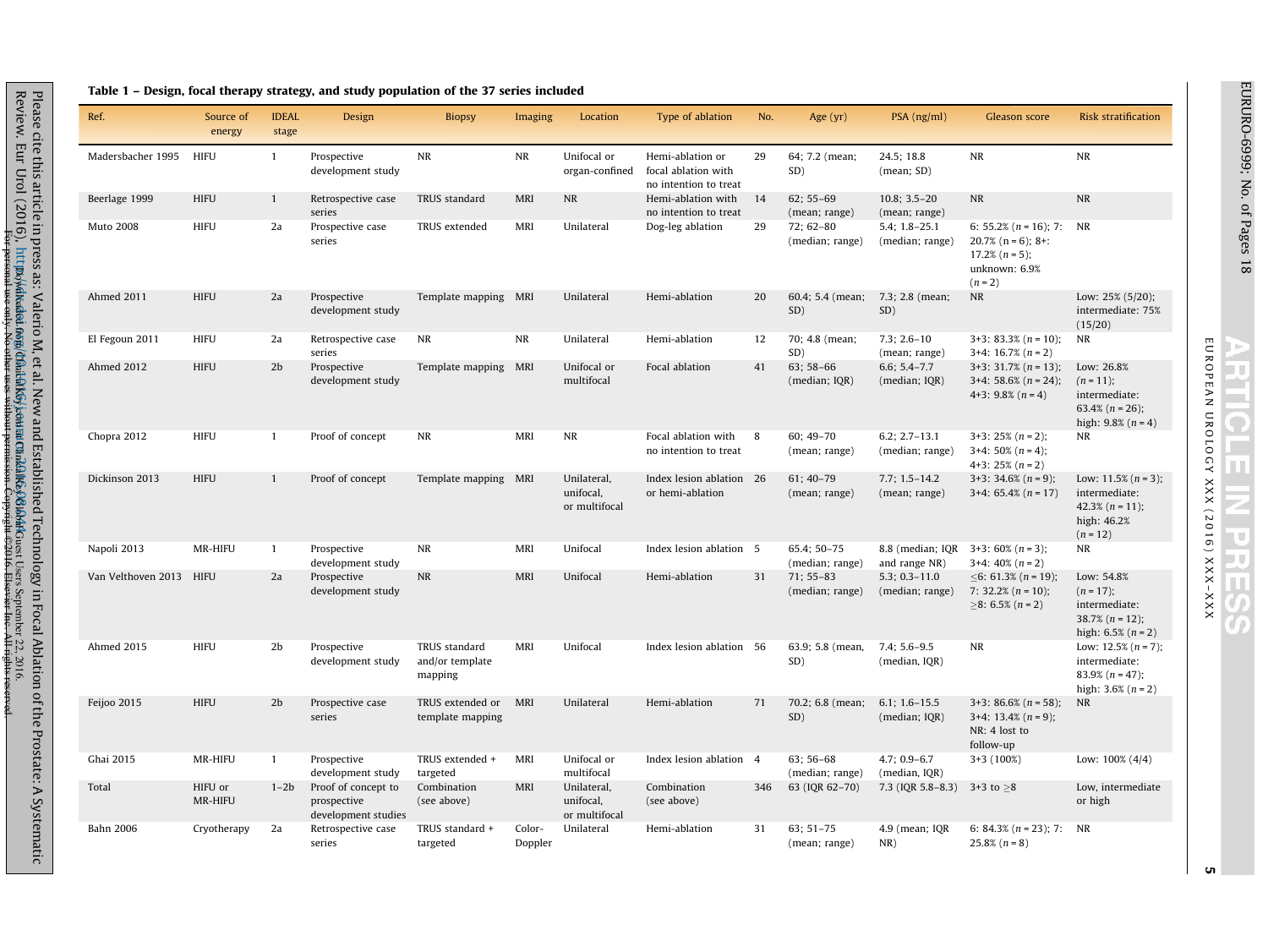|  | Table 1 (Continued) |
|--|---------------------|
|--|---------------------|

Please

Review.

Eur Urol

(2016),

cite this

article in press as:

Valerio

 $\Xi$ et al. New and

Established

<http://dx.doi.org/10.1016/j.eururo.2016.08.044> Downloaded from ClinicalKey.com at ClinicalKey Global Guest Users September 22, 2016. For personal use only. No other uses without permission. Copyright ©2016. Elsevier Inc. All rights reserved.

Technology

in Focal

Ablation

of the

Prostate:

A

Systematic

| Ref.                   | Source of<br>energy | <b>IDEAL</b><br>stage | Design                                                              | <b>Biopsy</b>                        | Imaging                     | Location                                      | Type of ablation           | No.            | Age $(yr)$                               | $PSA$ ( $ng/ml$ )                      | Gleason score                                                                                     | <b>Risk stratification</b>                                                                     |
|------------------------|---------------------|-----------------------|---------------------------------------------------------------------|--------------------------------------|-----------------------------|-----------------------------------------------|----------------------------|----------------|------------------------------------------|----------------------------------------|---------------------------------------------------------------------------------------------------|------------------------------------------------------------------------------------------------|
| <b>Ellis 2007</b>      | Cryotherapy         | 2a                    | Retrospective case<br>series                                        | <b>NR</b>                            | <b>NR</b>                   | Unilateral                                    | Dog-leg ablation           | 60             | $69 \pm 7.8$<br>$(mean \pm SD)$          | $7.2 \pm 4.7$<br>$(mean \pm SD)$       | Gleason 6: 78.3%;<br>Gleason 7: 20%;<br>Gleason 8-10 1.7%                                         | Low: 66.7%;<br>intermediate:<br>23.3%; high: 10%                                               |
| <b>Onik 2007</b>       | Cryotherapy         | 2a                    | Retrospective case<br>series                                        | TRUS standard or<br>template mapping | NR                          | Unilateral                                    | Focal ablation             | 55             | <b>NR</b>                                | 8.3 (mean; IQR<br>NR)                  | NR                                                                                                | Low: 47.3%<br>$(n = 26);$<br>intermediate:<br>$36.4\%$ (n = 20);<br>high: $16.4\%$ $(n = 9)$   |
| Truesdale 2010         | Cryotherapy         | 2 <sub>b</sub>        | Retrospective case<br>series                                        | TRUS standard                        | <b>NR</b>                   | Unilateral                                    | Hemi-ablation              | 77             | $69.5 \pm 6.7$<br>$(mean \pm SD)$        | $6.5 \pm 4.9$<br>$(mean \pm SD)$       | Gleason 6: 64.9%<br>$(n = 50)$ ; Gleason 7:<br>$32.5\%$ (n = 25);<br>Gleason 8: 2.6%<br>$(n = 2)$ | Low: 57.1%<br>$(n = 44)$ ;<br>intermediate:<br>40.3% $(n = 31)$ ;<br>high: $2.6\%$ ( $n = 2$ ) |
| Bahn 2012 <sup>a</sup> | Cryotherapy         | 2 <sub>b</sub>        | Retrospective case<br>series                                        | TRUS standard +<br>targeted          | Color-<br>Doppler           | Unilateral                                    | Hemi-ablation              | 73             | 64; 47-79<br>(median; range)             | $5.4; 0.01 - 20$<br>(median; range)    | $3+3$ : 41% (n = 30);<br>$3+4$ : 34% (n = 25);<br>$4+3$ : 25% (n = 18)                            | Low: $33\%$ (n = 24);<br>intermediate: 67%<br>$(n = 49)$                                       |
| <b>Ward 2012</b>       | Cryotherapy         | 2 <sub>b</sub>        | Retrospective case<br>series                                        | <b>NR</b>                            | <b>NR</b>                   | Organ-confined NR                             |                            |                | $1160$ $67.8 \pm 7.8$<br>$(mean \pm SD)$ | <b>NR</b>                              | Gleason 6: 73.6%;<br>Gleason 7: 20.9%;<br>Gleason $\geq$ 8: 5.6%                                  | Low: 46.8%;<br>intermediate:<br>40.9%; high: 12.4%                                             |
| Hale 2013              | Cryotherapy         | 2a                    | Retrospective case<br>series                                        | Template mapping NR                  |                             | Organ-confined Hemi-ablation                  | or subtotal                | 26             | 65; 55-74<br>(median; range)             | NR                                     | $3+3$ : 96.2% (n = 25);<br>$3+4$ : 3.8% $(n = 1)$                                                 | Low: 88.5%<br>$(n = 23)$ ;<br>intermediate:<br>$11.5\% (n = 3)$                                |
| Al Barqawi 2014        | Cryotherapy         | 2 <sub>b</sub>        | Prospective<br>development study                                    | Template mapping NR                  |                             | Organ-confined Focal ablation                 |                            | 62             | $60.5 \pm 6.8$<br>$(mean \pm SD)$        | $5.1 \pm 2.2$<br>$(mean \pm SD)$       | Gleason 3+3 or<br>Gleason 3+4                                                                     | Low to<br>intermediate risk                                                                    |
| Durand 2014            | Cryotherapy         | 2 <sub>b</sub>        | Prospective case<br>series                                          | TRUS standard                        | <b>MRI</b>                  | Unilateral                                    | Hemi-ablation              | 48             | 67; 50-77<br>(median; IQR)               | $6.1; 3.1 - 9.7$<br>(mean; range)      | Gleason 3+3: 100%                                                                                 | Low: 100%                                                                                      |
| <b>Lian 2015</b>       | Cryotherapy         | 2 <sub>b</sub>        | Retrospective case<br>series                                        | NR                                   | <b>NR</b>                   | Unilateral                                    | Hemi-ablation              | 41             | $67; 56-76$<br>(median; IQR)             | $7.1; 2.6 - 14.1$<br>(median; range)   | $3+3$ : 58.5% (n = 24);<br>$3+4$ : 24.4% $(n = 10)$ ;<br>$4+3: 17.1\% (n = 7)$                    | Low: 56.1%<br>$(n = 23)$ ;<br>intermediate:<br>$43.9\%$ (n = 18)                               |
| Mendez 2015            | Cryotherapy         | 2 <sub>b</sub>        | Retrospective case<br>series                                        | NR                                   | NR                          | NR                                            | <b>NR</b>                  | 317            | $66.5 \pm 6.6$<br>$(mean \pm SD)$        | NR                                     | Gleason 3+3: 100%                                                                                 | Low: 100%                                                                                      |
| Total                  | Cryotherapy         | $2a-2b$               | Retrospective case<br>series to<br>prospective<br>development study | Combination<br>(see above)           | MRI or<br>color-<br>Doppler | Unilateral or<br>organ-confined               | Combination<br>(see above) | 1950 66.8      | $( IQR 63.8 - 68.1 )$                    | 6.3 (IQR 5.2-7.2) 3+3 to $\geq$ 8      |                                                                                                   | Low, intermediate<br>or high                                                                   |
| Moore 2006             | PDT                 | 1                     | Prospective<br>development study                                    | TRUS standard                        | <b>MRI</b>                  | Unilateral                                    | Focal ablation             | 6              | $66:61-71$<br>(mean; range)              | $1.9 - 15$ (range)                     | $3+3(100\%)$                                                                                      | Low: 50%:<br>intermediate: 50%                                                                 |
| Azzouzi 2013           | <b>PDT</b>          | 2 <sub>b</sub>        | Prospective<br>development study                                    | <b>NR</b>                            | <b>NR</b>                   | Organ-confined Hemi-ablation                  |                            | 68             | 62.7; 5.5 (mean;<br>SD) <sup>b</sup>     | $6.4$ ; 2.3 (mean;<br>SD) <sup>b</sup> | $3+3$ : 97.1% (n = 66);<br>$3+4$ : 2.9% $(n = 2)$                                                 | <b>NR</b>                                                                                      |
| Moore 2014             | PDT                 | 2 <sub>b</sub>        | Prospective<br>development study                                    | TRUS standard or<br>template mapping | MRI                         | Organ-confined NR                             |                            | 42             | 63.9; 5.3 (mean;<br>SD)                  | <b>NR</b>                              | $3+3$ : 97.6% $(n = 41)$ ;<br>$3+4$ : 2.4% $(n = 1)$                                              | Low: 100%                                                                                      |
| Total                  | PDT                 | $1-2b$                | Prospective<br>development studies                                  | TRUS standard or<br>template mapping | <b>MRI</b>                  | Unilateral or<br>organ-confined hemi-ablation | Focal or                   | 116            | 63.9 (IQR NA)                            | 6.4 (IQR NA)                           | $3+3$ or $3+4$                                                                                    | Low to<br>intermediate risk                                                                    |
| Lindner 2009           | <b>LITT</b>         | 2a                    | Prospective<br>development study                                    | TRUS standard                        | <b>MRI</b>                  | Unifocal                                      | Focal ablation             | 12             | $56.5; 51-52$<br>(median; range)         | $5.7 \pm 1.1$<br>$mean \pm SD$         | $3+3:100%$                                                                                        | Low: 100%                                                                                      |
| Lindner 2010           | <b>LITT</b>         | $\mathbf{1}$          | Proof of concept                                                    | TRUS standard                        | <b>MRI</b>                  | Unifocal                                      | Focal ablation             | $\overline{4}$ | $66; 61-73$<br>(median; range)           | $4.2; 2.9 - 14.8$<br>(median; range)   | $3+3:50\%$ $(n = 2);$<br>$4+3:50\% (n=2)$                                                         | <b>NR</b>                                                                                      |
| Oto 2013               | <b>LITT</b>         | 2a                    | Prospective<br>development study                                    | TRUS standard                        | <b>MRI</b>                  | Unifocal                                      | Focal ablation             | 9              | $61 - 52 - 77$<br>(median-range)         | $5.5 \pm 2.6$<br>$(mean \pm SD)$       | $3+3: 88.9% (n = 8);$<br>$3+4$ : 11.1% $(n = 1)$                                                  | NR                                                                                             |

X 6 E U R O P E A N  $\mathbf{E}$ **RTICI** U R O L O G Y X X X ( 2 0 1 6 ) X X X – X X LE IN PRESS

 $\bullet$ 

EURURO-6999;

No. ą Pages  $\approx$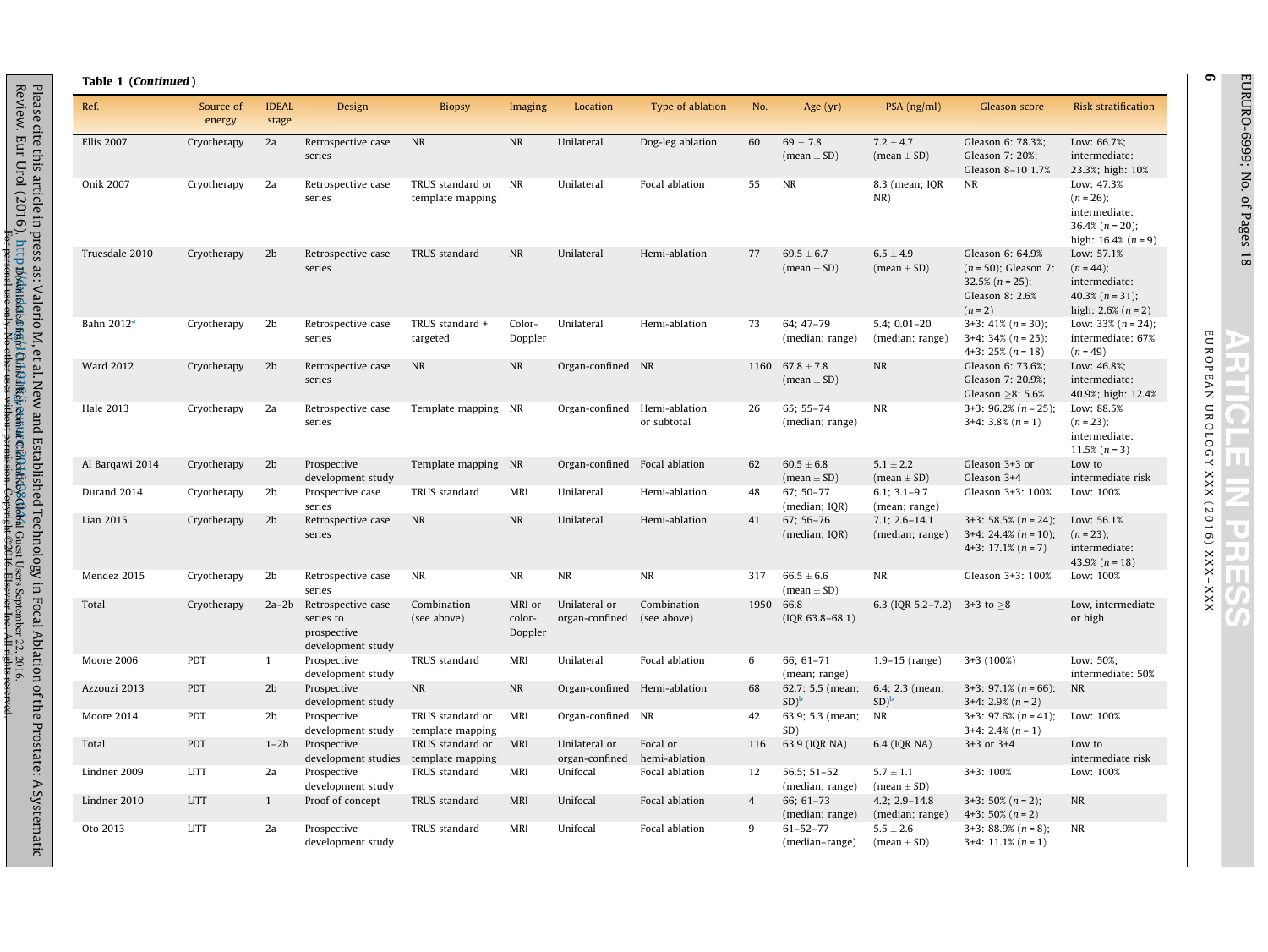<span id="page-6-0"></span>

| Lepor 2015       | <b>LITT</b>      | 2a           | Prospective<br>development study                          | <b>NR</b>                           | <b>MRI</b> | Unifocal or<br>multifocal       | Focal ablation                                                  | 25   | 66; 49-84<br>(median; range)   | $5.3; 2 - 9.4$<br>(median; range)  | $3+3$ : 44% (n = 11);<br>$3+4$ : 52% (n = 13);<br>$4+3$ : 4% $(n = 1)$                                 | <b>NR</b>                                                                        |
|------------------|------------------|--------------|-----------------------------------------------------------|-------------------------------------|------------|---------------------------------|-----------------------------------------------------------------|------|--------------------------------|------------------------------------|--------------------------------------------------------------------------------------------------------|----------------------------------------------------------------------------------|
| Total            | <b>LITT</b>      | $1-2a$       | Proof of concept to<br>prospective<br>development studies | TRUS standard                       | MRI        | Unifocal or<br>multifocal       | Focal ablation<br>with or without<br>intention to treat         | 50   | 63.5<br>$(IOR 57.6-66)$        | $5.4$ (IQR 4.5-5.7)                | $3+3$ to $4+3$                                                                                         | Low                                                                              |
| Nguyen 2012      | Brachytherapy 2b |              | Retrospective case<br>series                              | <b>NR</b>                           | <b>MRI</b> | Organ-confined                  | Peripheral zone<br>ablation                                     | 318  | NR                             | $5:3.8-6.9$<br>(median; IQR)       | $3+3$ : 88% (n = 280);<br>$3+4$ : 12% (n = 38)                                                         | Low: 83%<br>$(n = 265)$ ;<br>intermediate: 17%<br>$(n = 53)$                     |
| Cosset 2013      | Brachytherapy 2a |              | Retrospective case<br>series                              | TRUS extended                       | MRI        | Unilateral                      | Focal ablation                                                  | 21   | $62.3; 56-75$<br>(mean; range) | $6.9; 3.6 - 13.9$<br>(mean; range) | $3+3$ : 9.5% $(n = 2)$ ;<br>$3+4$ : 90.5% ( $n = 19$ )                                                 | NR                                                                               |
| Total            | Brachytherapy    | $2a-2b$      | Retrospective case<br>series                              | TRUS extended                       | MRI        | Unilateral or<br>organ-confined | Focal or peripheral<br>zone ablation                            | 339  | 62.3 (IQR NA)                  | $6$ (IQR NA)                       | $3+3$ or $3+4$                                                                                         | Low to<br>intermediate risk                                                      |
| Valerio 2014     | IRE              | 2a           | Retrospective case<br>series                              | Template mapping<br>and/or targeted | MRI        | Organ-confined                  | Index lesion ablation 34                                        |      | $65 \pm 6$<br>$(mean \pm SD)$  | $6.1; 4.3 - 7.7$<br>(median; IQR)  | $3+3$ : 26% $(n=9)$ ;<br>$3+4$ : 56% (n = 19);<br>$4+3$ : 15% (n = 5);<br>$4+4$ : 3% $(n = 1)$         | Low: $26\%$ $(n = 9)$ ;<br>intermediate: 71%<br>$(n = 24)$ ; high: 3%<br>$(n=1)$ |
| Ting $2015c$     | <b>IRE</b>       | 2a           | Retrospective case<br>series                              | Template mapping<br>or targeted     | MRI        |                                 | Organ-confined Index lesion ablation 25                         |      | $67:60 - 71$<br>(median; IQR)  | $6: 4.3 - 8.6$<br>(median; IQR)    | $3+3$ : 8% $(n = 2)$ ; 3+4:<br>60% $(n = 15)$ ; 4+3;<br>$32\% (n=8)$                                   | Low: $8\%$ $(n = 2)$ ;<br>intermediate: 92%<br>$(n = 23)$                        |
| Van den bos 2015 | <b>IRE</b>       |              | Proof of concept                                          | TRUS standard                       | <b>NR</b>  | Organ-confined                  | Focal ablation with<br>no intention to treat                    | 16   | $60; 44-75$<br>(median; range) | $9:3.6-25$<br>(median; range)      | $3+3$ : 50% (n = 8);<br>$3+4$ : 18.8% $(n = 3)$ ;<br>4+3: 18.8% $(n = 3)$ ;<br>4+4: $12.5\%$ $(n = 2)$ | <b>NR</b>                                                                        |
| Total            | <b>IRE</b>       | $1-2a$       | Proof of concept to<br>retrospective case<br>series       | Combination<br>(see above)          | <b>MRI</b> | Organ-confined                  | Index lesion or focal<br>ablation with no<br>intention to treat | - 66 | 65 (IQR NA)                    | 6.1 (IQR NA)                       | $3+3$ to $4+4$                                                                                         | Low to<br>intermediate risk                                                      |
| Zlotta 1998      | <b>RFA</b>       |              | Proof of concept                                          | <b>NR</b>                           | <b>NR</b>  | <b>NR</b>                       | Focal ablation with<br>no intention to treat                    | 15   | <b>NR</b>                      | NR                                 | <b>NR</b>                                                                                              | <b>NR</b>                                                                        |
| Total            | <b>RFA</b>       | $\mathbf{1}$ | Proof of concept                                          | <b>NR</b>                           | <b>NR</b>  | <b>NR</b>                       | Focal ablation with<br>no intention to treat                    | 15   | <b>NR</b>                      | <b>NR</b>                          | NR                                                                                                     | <b>NR</b>                                                                        |

HIFU = high-intensity focused ultrasound; IDEAL = Idea, Development, Exploration, Assessment, Long-term study; IRE = irreversible electroporation; IQR = interquartile range; LITT = laser-induced interstitial thermotherapy; MRI = magnetic resonance imaging; NA = not applicable; NR = not reported; PDT = photodynamic therapy; PSA = prostate-specific antigen; Ref. = Reference; RFA = radiofrequency ablation; SD = standard deviation; TRUS = transrectal ultrasound.

<sup>a</sup> Partial overlap with Bahn et al., 2006.

**b** Data referring to the whole population including bilateral ablation.

<sup>c</sup> Partial overlap with Valerio et al., 2014.

 $\overline{\phantom{0}}$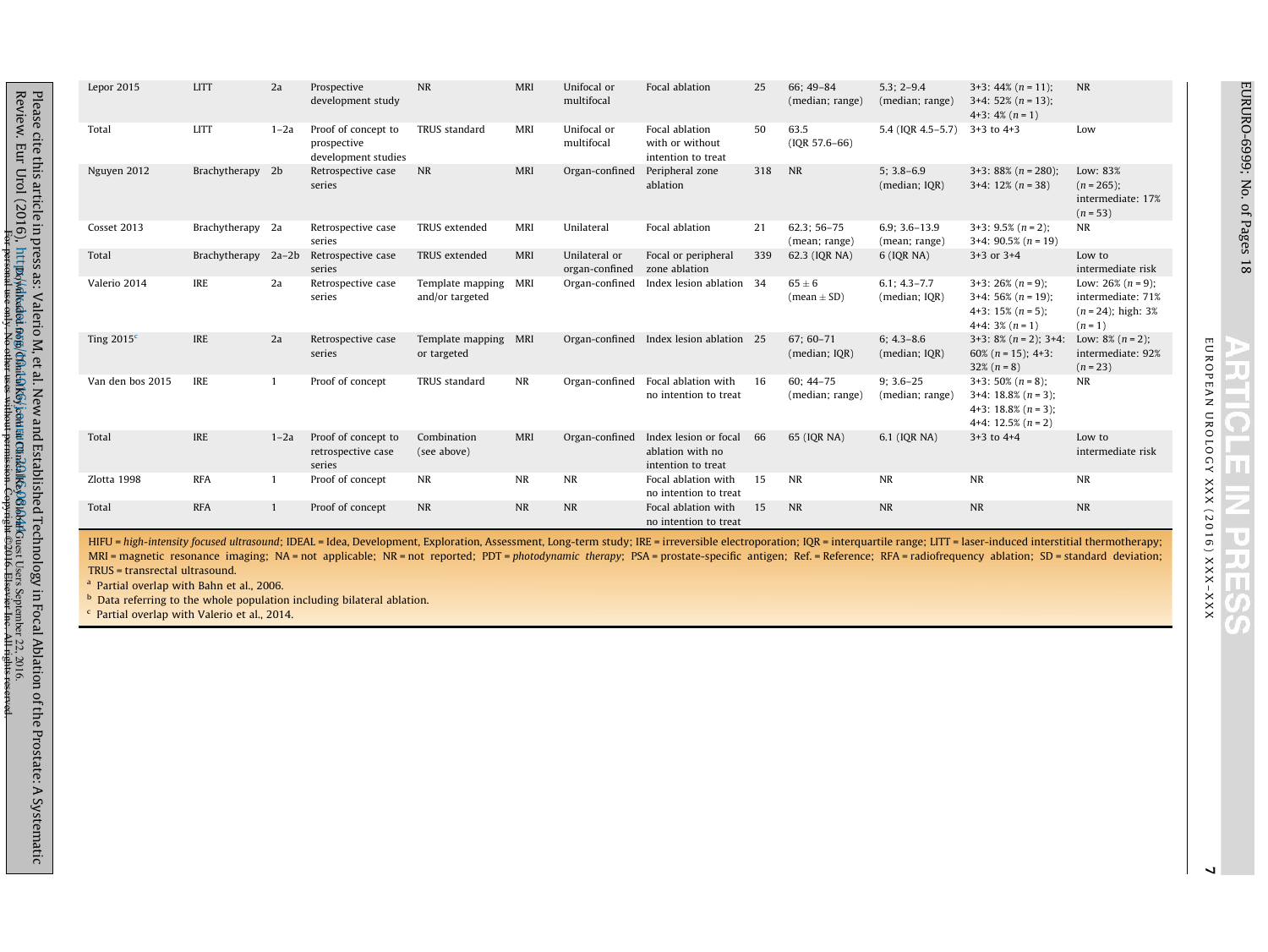#### B  $\Delta$ P E

#### EUROPEAN UROLOGY XXX (2016) XXX-XXX

<span id="page-7-0"></span>

| Table 2                          | - Length of follow-up, ablation, and oncological results of |                                |                                          |                           |                                                    | the 37 series included               |                                         |                                                                         |                                      |                                                        |                                        |                                         |                                       |                                       |                                |                                                                                       |                                              |                                        |
|----------------------------------|-------------------------------------------------------------|--------------------------------|------------------------------------------|---------------------------|----------------------------------------------------|--------------------------------------|-----------------------------------------|-------------------------------------------------------------------------|--------------------------------------|--------------------------------------------------------|----------------------------------------|-----------------------------------------|---------------------------------------|---------------------------------------|--------------------------------|---------------------------------------------------------------------------------------|----------------------------------------------|----------------------------------------|
| Ref.                             | follow-up (d)<br>Length                                     | follow-up<br>Lost to<br>$(\%)$ | of hospital<br>stay (d)<br>Length        | Postfocal<br>histology    | Type of<br>histology                               | significant<br>cancer (%)<br>Overall | Overall any<br>cancer $(\%)$<br>Overall | Significant<br>treated<br>$\arctan\left(\frac{\pi}{6}\right)$<br>cancer | Any cancer<br>area $(\%)$<br>treated | Significant<br>${\bf untreated}$ area $(\%)$<br>cancer | Any cancer<br>untreated<br>area $(\%)$ | Any secondary<br>treatment (%)<br>local | ablation (%)<br>Secondary<br>focal    | treatment<br>Radical<br>$\mathcal{E}$ | treatment<br>Hormona<br>$(\%)$ | $\begin{array}{ll} \textbf{Metastatic} \\ \textbf{disease (}\textbf{\%}) \end{array}$ | survival<br>Overall<br>$(\%)$                | specific<br>survival $(3)$<br>Disease- |
| Madersbacher 1995                | $\circ$                                                     | ₹                              | ž                                        | Mandatory                 | prostatectomy<br>Radical                           | ž                                    | 70 <sup>a</sup>                         | $\widetilde{\Xi}$                                                       | 70 <sup>a</sup>                      | $\widetilde{\Xi}$                                      | $\widetilde{\Xi}$                      | ≨                                       | ≨                                     | ≨                                     | ≨                              | $\tilde{z}$                                                                           | $\widetilde{\Xi}$                            | $\widetilde{\mathbf{z}}$               |
| Beerlage 1999                    | $\widetilde{\Xi}$                                           | $\widetilde{\Xi}$              | $\widetilde{\simeq}$                     | Mandatory                 | prostatectomy<br>Radical                           | $\widetilde{\Xi}$                    | 92.9 <sup>2</sup>                       | $\widetilde{\mathbf{z}}$                                                | $28.6^{a}$                           | $\widetilde{\mathbf{K}}$                               | 92.9 <sup>2</sup>                      | $\leq$                                  | ₹                                     | $\leq$                                | ₹                              | $\lesssim$                                                                            | 100 <sup>2</sup>                             | 100 <sup>3</sup>                       |
| Muto 2008                        | 34; 8-45 (median;                                           | ž                              | 1 (median                                | Mandatory                 | $\widetilde{\Xi}$                                  | ž                                    | 23.5                                    | $\widetilde{\Xi}$                                                       | ž                                    | ž                                                      | ž                                      | $\widetilde{\Xi}$                       | ž                                     | ž                                     | ž                              | ž                                                                                     | $\frac{8}{1}$                                | $\overline{5}$                         |
| Ahmed 2011                       | range)<br>12 (median and<br>range)                          | $\circ$                        | and IQR)<br>1 (median<br>and IQR)<br>NR  | Mandatory                 | Targeted                                           | $\circ$                              | $\circ$<br>10.5)                        |                                                                         | 10.5                                 | $\circ$                                                | $\circ$                                | S                                       | $\mathsf{L}$                          | $\circ$                               | $\circ$                        | $\circ$                                                                               | 100                                          | 100                                    |
| El Fegoun 2011                   | (median; range)<br>127; 90-133                              | $\circ$                        |                                          | Mandatory                 | TRUS standard                                      | $\circ$                              | $\frac{3}{2}$                           | ã                                                                       | $\widetilde{\Xi}$                    | ã                                                      | ž                                      | $^{3}$                                  | $\frac{3}{2}$                         | ž                                     | 33.3                           | ã                                                                                     | $\boldsymbol{\mathbb{S}}$                    | $\overline{0}$                         |
| Ahmed 2012                       | 12 (median and<br>range)                                    | $\circ$                        | (median;<br>$1: 1-2$<br>IQR)             | Mandatory                 | Targeted                                           | 7.7                                  | 23                                      | 7.7                                                                     | 23                                   | $\circ$                                                | $\circ$                                | 10.3                                    | 10.3                                  | $\circ$                               | $\circ$                        | $\circ$                                                                               | 100                                          | 100                                    |
| Chopra 2012                      | $\circ$                                                     | ₹                              | $\widetilde{\Xi}$                        | Mandatory                 | Radical                                            | 75°                                  | 100 <sup>a</sup>                        | $\widetilde{\Xi}$                                                       | $\widetilde{\Xi}$                    | ã                                                      | $\widetilde{\Xi}$                      | ≨                                       | ₹                                     | ₹                                     | ₹                              | ≨                                                                                     | 100 <sup>a</sup>                             | 100 <sup>a</sup>                       |
| Dickinson 2013                   | $\circ$                                                     | $\lessapprox$                  | χŘ                                       | Mandatory                 | prostatectomy<br>Template<br>mapping +<br>targeted | ₹                                    | $\lessapprox$                           | $\lesssim$                                                              | $\lessapprox$                        | $\stackrel{\triangle}{\geq}$                           | $\lessgtr$                             | $\lessapprox$                           | $\leq$                                | ₹                                     | ₹                              | $\lesssim$                                                                            | $\widetilde{\Xi}$                            | ΝK                                     |
| Napoli 2013                      | $\circ$                                                     | ≨                              | Ξ                                        | Mandatory                 | Radical                                            | $\overline{a}$                       | $\circ$<br>100                          | $\circ$                                                                 |                                      | $\overline{a}$                                         | 100                                    | ≨                                       | ≨                                     | ≨                                     | ≨                              | ≨                                                                                     | 100                                          | $\overline{100}$                       |
| Van Velthoven 2013 38; 12-61     | (median; range)                                             | 6.5                            | (median;<br>$4; 2 - 6$<br>${\tt range})$ | For cause                 | prostatectomy<br>TRUS standard                     | $\widetilde{\Xi}$                    | 10.3                                    | $\widetilde{\simeq}$                                                    | $\circ$                              | $\approx$                                              | 10.3                                   | 10.3                                    | 10.3                                  | $\circ$                               | 6.9                            | $\circ$                                                                               | 100                                          | $\overline{100}$                       |
| Ahmed 2015                       | $12$ (median<br>and range) $\,$                             | $\circ$                        | $1$ (median<br>and IQR)                  | Mandatory                 | Targeted                                           | 19.2                                 | 42.3                                    | 15.4                                                                    | 34.6                                 | 3.8                                                    | 7.7                                    | 7.2                                     | 3.6                                   | 3.6                                   | $\circ$                        | $\circ$                                                                               | $\frac{8}{100}$                              | 100                                    |
| Feijoo 2015                      | $12; 6 - 50$<br>(median; IQR)                               | $\mathbf \circ$                | $\widetilde{\mathbf{K}}$                 | Mandatory                 | TRUS standard                                      | $\widetilde{\Xi}$                    | 25.4                                    | $\widetilde{\mathbf{K}}$                                                | 16.4                                 | $\widetilde{\mathbf{z}}$                               | 10.5                                   | $\widetilde{\Xi}$                       | Ĕ                                     | $\widetilde{\Xi}$                     | $\widetilde{\Xi}$              | $\widetilde{\approx}$                                                                 | $\widetilde{\mathbf{z}}$                     | $\widetilde{\mathbf{z}}$               |
| Ghai 2015                        | and range)<br>6 (median                                     | $\circ$                        | $\widetilde{\Xi}$                        | Mandatory                 | TRUS extended<br>+ targeted                        | $\circ$                              | $\circ$<br>100                          |                                                                         | 25                                   | $\circ$                                                | 100                                    | $\circ$                                 | $\circ$<br>$\circ$                    |                                       | $\circ$                        | $\circ$                                                                               | $\overline{5}$                               | $\frac{8}{2}$                          |
| Total HIFU                       | 12 (IQR 0-28.5)                                             | $(1QR 0-6)$<br>$\circ$         | $1(1QR 1-2.5)$                           | or for cause<br>Mandatory | Combination<br>(see above)                         | $(0 - 13.5)$<br>(IQR<br>$\circ$      | $\circ$<br>23.3<br>(IQR                 | (IQR                                                                    | $(1QR 0 - 25)$<br>16.4               | $0 - 21.9$<br>(IQR<br>$\circ$                          | $(1QR 0 - 100)$<br>10.3                | $(1QR$<br>3.8-10.3)<br>3.3<br>7.8       | $\circ$<br>$(1QR$<br>2.7-10.3)<br>6.7 | $(0 - 1.8)$                           | $(1QR$<br>0-13.5)<br>$\circ$   | $(1QR 0 - 0)$<br>$\circ$                                                              | 100<br>$(10R$<br>$100-1$<br>100              | $(1QR$<br>100–100)<br>100<br>100       |
| Bahn 2006                        | (median; range)<br>70; 2-10;                                | 3.2                            | ã                                        | Mandatory                 | $\qquad \qquad +$<br>짇<br>TRUS standar<br>targeted | ž                                    | $\frac{10.4 - 38.1}{4%}$                | $\frac{0-11.6}{0}$                                                      | $\circ$                              | ΣŘ                                                     | 4                                      |                                         |                                       | 3.3                                   |                                | $\circ$                                                                               |                                              |                                        |
| Ellis 2007                       | (median; range)<br>$12:3-36$                                | $1.7\,$                        | $\widetilde{\mathbf{z}}$                 | For cause                 | $\widetilde{\Xi}$                                  | $\widetilde{\Xi}$                    | 23.7                                    | ΣŘ                                                                      | $\overline{17}$                      | ΣŘ                                                     | 22                                     | 18.6                                    | $\circ$<br>18.6                       |                                       | $\circ$                        | $\circ$                                                                               | 100                                          | 100                                    |
| <b>Onik 2007</b>                 | 43.2 (mean;<br>IQR NR)                                      | $\widetilde{\Xi}$              | ΣŘ                                       | For cause                 | TRUS standard                                      | ž                                    | $\circ$<br>$73$                         |                                                                         | $\circ$                              | ΣŘ                                                     | 73                                     | 73                                      | $\circ$                               | 73                                    | Ĕ                              | ž                                                                                     | $\overline{100}$                             | $\overline{5}$                         |
| Truesdale 2010                   | 24; 0-87                                                    | $\widetilde{\Xi}$              | and range)<br>1 (median                  | For cause                 | TRUS standard                                      | $\widetilde{\Xi}$                    | $\overline{1}3$                         | $\widetilde{\mathbf{z}}$                                                | 3.9                                  | $\widetilde{\approx}$                                  | 10.4                                   | $\widetilde{\Xi}$                       | $\widetilde{\Xi}$                     | $\widetilde{\Xi}$                     | $\widetilde{\Xi}$              | ξ                                                                                     | $\overline{5}$                               | $\overline{5}$                         |
| <b>Bahn 2012</b>                 | $(median; range)$<br>$44; 12-102$<br>(median; range)        | 4.1                            | and range)<br>1 (median                  | For cause                 | $\pm$<br>TRUS standard<br>targeted                 | $\frac{3}{4}$                        | 17,1                                    | 1.4                                                                     | 1.4                                  | 2.9                                                    | 15.7                                   | 5.7                                     | 2.9                                   | 1.4                                   | 1.4                            | $\circ$                                                                               | 100                                          | 100                                    |
| Ward 2012                        | $(mean \pm SD)$<br>$21.1 \pm 19.7$                          | $\widetilde{\Xi}$              | ΙŘ                                       | For cause                 | $\widetilde{\Xi}$                                  | ž                                    | $3.7\,$                                 | $\widetilde{\mathbf{z}}$                                                | $\widetilde{\Xi}$                    | $\widetilde{\Xi}$                                      | $\widetilde{\Xi}$                      | $\widetilde{\Xi}$                       | Ĕ                                     | $\widetilde{\Xi}$                     | E                              | $\widetilde{\mathbf{z}}$                                                              | $\widetilde{\simeq}$                         | $\widetilde{\mathbf{z}}$               |
| Hale 2013                        | (mean; range)<br>$19.1; 2 - 52$                             | ž                              | $1: 1-2$<br>(median:<br>range)           | For cause                 | TRUS standard                                      | $\circ$                              | 7.7                                     | $\widetilde{\Xi}$                                                       | ž                                    | ž                                                      | $\widetilde{\Xi}$                      | 7.7                                     | $\circ$                               | 7.7                                   | $\circ$                        | $\circ$                                                                               | $^{100}$                                     | $\frac{8}{2}$                          |
| Al Barqawi 2014                  | $28; 26-31$<br>(median; IQR)<br>13.2; 7.4-26.5              | $\circ$                        | $\widetilde{\simeq}$                     | Mandatory                 | TRUS standard                                      | $\widetilde{\Xi}$                    | 19.4                                    | $\widetilde{\mathbf{z}}$                                                | 12.9                                 | $\widetilde{\mathbf{z}}$                               | 8.1                                    | $11.3\,$                                | $\overline{81}$                       | 3.2                                   | $\circ$                        | $\widetilde{\mathbf{z}}$                                                              | 100                                          | 100                                    |
| Durand 2014                      | (median; IQR                                                | $\circ$                        | $3.4; 2 - 32$<br>(median;<br>range)      | Mandatory                 | TRUS standard                                      | 6.5                                  | 26.1                                    | 6.5                                                                     | $\mathbf{r}$                         | 2.2                                                    | 15.2                                   | 14.6                                    | 3                                     | 63                                    | $\overline{z}$                 | $\circ$                                                                               | $\frac{8}{100}$                              | $\frac{8}{2}$                          |
| Lian 2015                        | (median; IQR<br>63; 12-92                                   | 2.4                            | ΣŘ                                       | For cause                 | TRUS standard                                      | 7.5                                  | 17.5                                    | 2.5                                                                     | $\mathfrak{m}$                       | S                                                      | 12.5                                   | 7.5                                     | $\mathsf{L}$                          | 2.5                                   | $\mathsf{L}$                   | $\circ$                                                                               | 100                                          | 100                                    |
| Total cryotherapy<br>Mendez 2015 | 26 (IQR 17.6-48.8)<br>$\widetilde{\Xi}$                     | ž                              | $1(1QR 1-2.8)$<br>ΣŘ                     | For cause<br>Mandatory    | NR<br>TRUS standard                                | ž<br>5.4                             | $2.5$<br>13                             | $\widetilde{\Xi}$<br>$\overline{14}$                                    | $M\approx 2.8$                       | $N = 2.9$                                              | 11.5<br>ž                              | <b>NR</b> 7.6                           | Ĕ<br>$\downarrow$                     |                                       | ž<br>$0\%$                     | ã<br>$0\%$                                                                            |                                              |                                        |
|                                  |                                                             | $2.1$<br>(1QR 0-3.4)           |                                          | or for cause              | +/- targeted                                       | $1.1 - 7.3$<br>(1QR)                 | $-19.4$<br>(1QR)                        | $(0 - 4.5)$                                                             | $(1QR$<br>0.4-10.9)<br>NR            | $\rm \stackrel{(NA)}{}$<br>(IQR                        | $(1QR$<br>7.5–15.6)<br>NR              | $(1QR$<br>6.1-13.8)                     | $(1QR 0-7.7)$                         | NR<br>3.3<br>1.7-7.<br>1.7-7.         | $0 - 2.1$<br>(1QR)             | $0 - 0$<br>(1QR)                                                                      | 100<br><b>E 00 00-1</b><br>100 00-1<br>100-1 | NR<br>100<br>100–100)<br>100–100)      |
| Azzouzi 2013<br>Moore 2006       | 6 (median and<br>ž                                          | $\widetilde{E}$ .:             | $1-4$ (range)<br>NR                      | Mandatory<br>Mandatory    | TRUS standard<br>TRUS standard                     | <b>NE</b>                            | 23.9<br>100                             | $\widetilde{\Xi}$ $\widetilde{\Xi}$                                     | $\widetilde{\Xi}$                    | $\widetilde{\Xi}$ $\widetilde{\Xi}$                    |                                        | 83.3<br>$\widetilde{\Xi}$               | $\widetilde{\Xi}$                     | 83.3<br>E                             | $\widetilde{\Xi}$<br>$\circ$   | $\circ$ $\tilde{z}$                                                                   | 100                                          | 100                                    |
| Moore 2014                       | 6 (median and<br>range)<br>range)                           | 11.9                           | ΣŘ                                       |                           | 짇<br>Mandatory TRUS standar                        | ž                                    | 45.9                                    | $\widetilde{\Xi}$                                                       | $\widetilde{\Xi}$                    | $\widetilde{\Xi}$                                      | ž                                      | $\widetilde{\Xi}$                       | ž                                     | ž                                     | ž                              | ã                                                                                     | 100                                          | $\frac{8}{100}$                        |

Please cite this article in press as: Valerio M, et al. New and Established Technology in Focal Ablation of the Prostate: A Systematic Review. Eur Urol (2016), http1)6dxi6dadeonghl OtihQalR6ycomurChicakR6yCO6bal Guest Users September 22, 2016.<br>For personal use only. No other uses without permission. Copyright ©2016. Elsevier Inc. All rights reserved.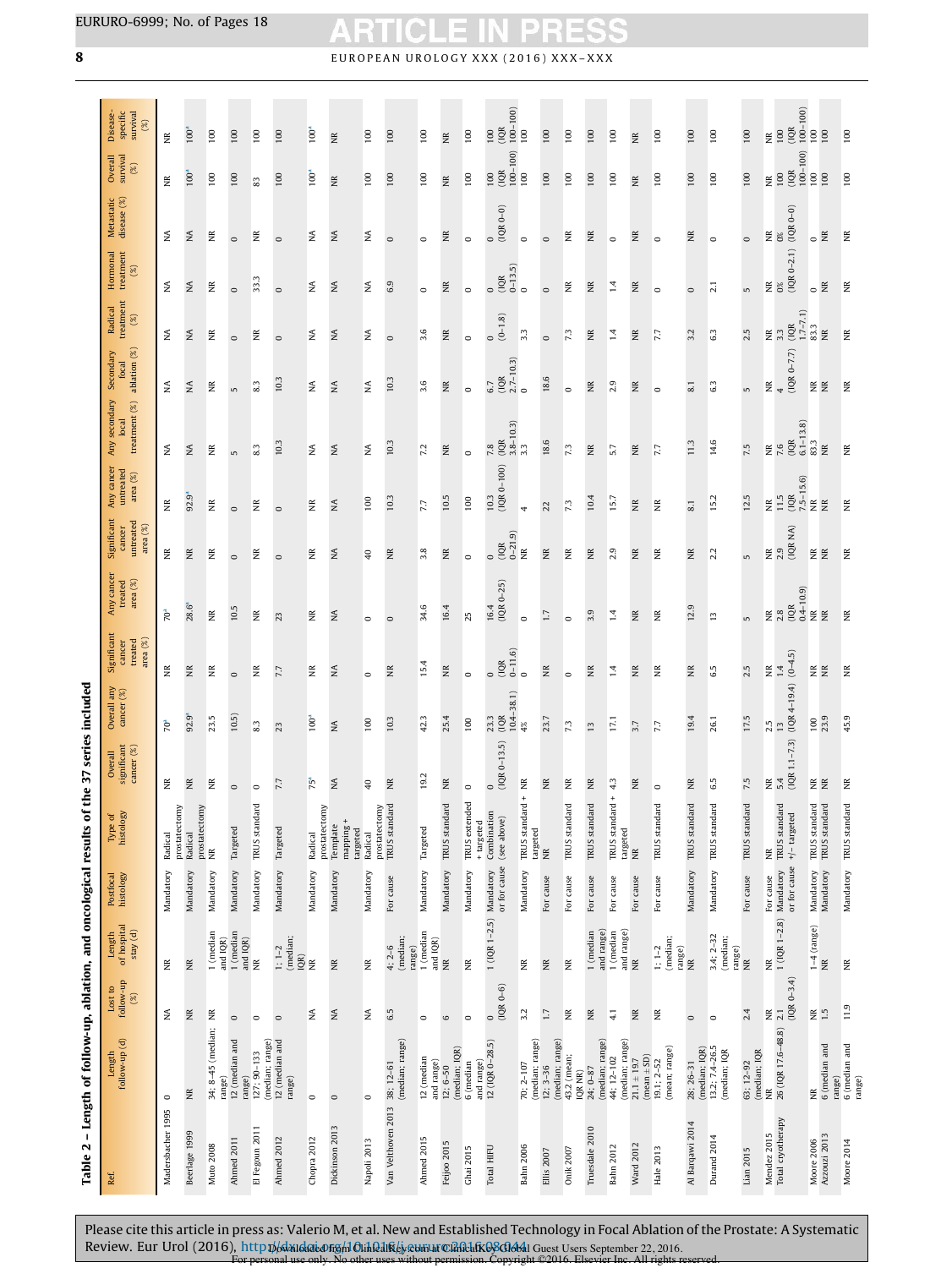Table 2 (Continued )

Please

<span id="page-8-0"></span>Review.

Eur Urol

(2016),

cite this

article in press as:

Valerio

 $\Xi$ et al. New and

Established

htt py/dikaded frog/d\finical Key/com au ClinicalKey Global Guest Users September 22, 2016. For personal use only. No other uses without permission. Copyright ©2016. Elsevier Inc. All rights reserved.

Technology

in Focal

Ablation

of the

Prostate:

A

Systematic

| Ref.                | Length                           | Lost to                     | Length                         | Postfocal                 | Type of                                           | Overall                      | Overall any      | Significant       | Any cancer                                          | Significant         |                         | Any cancer Any secondary                  | Secondary               | Radical                  | Hormonal                  | Metastatic                  | Overall                           | Disease-                                |
|---------------------|----------------------------------|-----------------------------|--------------------------------|---------------------------|---------------------------------------------------|------------------------------|------------------|-------------------|-----------------------------------------------------|---------------------|-------------------------|-------------------------------------------|-------------------------|--------------------------|---------------------------|-----------------------------|-----------------------------------|-----------------------------------------|
|                     | follow-up $(d)$                  | follow-up<br>(%)            | of hospital<br>stay(d)         | histology                 | histology                                         | significant<br>cancer $(\%)$ | cancer (%)       | cancer<br>treated | treated<br>area $(\%)$                              | cancer<br>untreated | untreated<br>area (%)   | local<br>treatment $(\%)$ ablation $(\%)$ | focal                   | treatment<br>(%)         | treatment<br>(%)          | disease $(\%)$              | survival<br>(%)                   | specific<br>survival                    |
|                     |                                  |                             |                                |                           |                                                   |                              |                  | area $(\%)$       |                                                     | area $(\%)$         |                         |                                           |                         |                          |                           |                             |                                   | (%)                                     |
| Total PDT           | $6 (IQR 6-6)$                    | 6.7<br>(IQR NA)             | <b>NR</b>                      | Mandatory                 | TRUS standard NR                                  |                              | 45.9<br>(IQR NA) | <b>NR</b>         | <b>NR</b>                                           | <b>NR</b>           | <b>NR</b>               | 83.3<br>(IQR NA)                          | <b>NR</b>               | 83.3<br>(IQR NA)         | $\Omega$<br>(IQR NA)      | $\Omega$<br>(IQR NA)        | 100<br>(IOR)                      | 100<br>(IQR)<br>$100-100$ ) $100-100$ ) |
| Lindner 2009        | 6 (median and<br>range)          | 0%                          | $1: 1-2$<br>(median;<br>range) | Mandatory                 | TRUS standard + 16.7<br>targeted                  |                              | 50               | 16.7              | 33.3                                                | $\mathbf{0}$        | 16.7                    | 8.3                                       | $\mathbf{0}$            | 8.3                      | $\Omega$                  | $\mathbf{0}$                | 100                               | 100                                     |
| Lindner 2010        | 1 wk (median<br>and range)       | $\mathbf{0}$                | <b>NR</b>                      | Mandatory                 | Radical<br>prostatectomy                          | <b>NR</b>                    | <b>NR</b>        | $\bf{0}$          | $\bf{0}$                                            | <b>NR</b>           | <b>NR</b>               | <b>NA</b>                                 | NA                      | <b>NA</b>                | NA                        | NA                          | 100                               | 100                                     |
| Oto 2013            | 6 (median and<br>range)          | $\mathbf{0}$                | NR                             | Mandatory                 | Targeted                                          | $\mathbf{0}$                 | 22.2             | $\bf{0}$          | 22.2                                                | $\bf{0}$            | $\bf{0}$                | $\bf{0}$                                  | $\mathbf{0}$            | $\bf{0}$                 | $\mathbf{0}$              | $\bf{0}$                    | 100                               | 100                                     |
| Lepor 2015          | 3 (median and<br>range)          | $\Omega$                    | <b>NR</b>                      | Mandatory                 | Targeted                                          | 4.8                          | 4.8              | 4.8               | 4.8                                                 | $\mathbf{0}$        | $\mathbf{0}$            | $\mathbf{0}$                              | $\overline{0}$          | $\mathbf{0}$             | $\mathbf{0}$              | $\mathbf{0}$                | 100                               | 100                                     |
| Total LITT          | 4.5 (IQR 0.8-6)                  | $\bf{0}$<br>$(IQR 0-0)$     | 1 (IQR NA)                     | Mandatory                 | Combination<br>(see above)                        | 4.8<br>(IOR NA)              | 22.2<br>(IOR NA) | 2.4               | 13.5<br>$(1QR 0-13.7)$ $(1QR 1.2-30.5)$ $(1QR 0-0)$ | $\mathbf{0}$        | $\Omega$<br>(IOR NA)    | $\bf{0}$<br>(IOR NA)                      | $\bf{0}$<br>$(IOR 0-0)$ | $\mathbf{0}$<br>(IOR NA) | $\Omega$<br>$(IOR 0-0)$   | $\Omega$<br>$(IOR 0-0)$     | 100<br>(IOR)<br>100-100) 100-100) | 100<br>(IOR)                            |
| Nguyen 2012         | $61; 33-88$<br>(median; IQR)     | <b>NR</b>                   | <b>NR</b>                      | For cause                 | TRUS standard                                     | 3.5                          | 5.3              | <b>NR</b>         | <b>NR</b>                                           | <b>NR</b>           | <b>NR</b>               | <b>NR</b>                                 | <b>NR</b>               | <b>NR</b>                | <b>NR</b>                 | 0.3                         | <b>NR</b>                         | 99.7                                    |
| Cosset 2013         | <b>NR</b>                        | NR                          | <b>NR</b>                      | Mandatory                 | TRUS standard 0                                   |                              | 4.8              | $\mathbf{0}$      | $\mathbf{0}$                                        | $\bf{0}$            | 4.8                     | $\bf{0}$                                  | $\mathbf{0}$            | $\bf{0}$                 | $\Omega$                  | $\Omega$                    | <b>NR</b>                         | 100                                     |
| Total brachytherapy | 61 (IQR NA)                      | <b>NR</b>                   | <b>NR</b>                      | Mandatory<br>or for cause | TRUS standard                                     | 1.8 (IQR NA)                 | 5.1 (IQR NA)     | $0$ (IQR NA)      | $0$ (IQR NA)                                        | $0$ (IQR NA)        | 4.8 (IQR NA) 0 (IQR NA) |                                           | $0$ (IQR NA)            |                          | $0$ (IQR NA) $0$ (IQR NA) | 0.2 (IQR NA) NR             |                                   | 99.9<br>( IQR NA)                       |
| Valerio 2014        | $6; 1-23$ (median; $0$<br>range) |                             | $1: 1-2$<br>(median;<br>range) | For cause                 | Targeted                                          | 2.9                          | 2.9              | 2.9               | 2.9                                                 | $\bf{0}$            | $\mathbf{0}$            | 11.8                                      | 8.8                     | 2.9                      | $\mathbf{0}$              | $\mathbf{0}$                | 100                               | 100                                     |
| <b>Ting 2015</b>    | 7 (median;<br>range NR)          | <b>NR</b>                   | $1: 1-5$<br>(median;<br>range) | Mandatory                 | Template<br>mapping                               | 23.8                         | 61.9             | 19.0              | 19.0                                                | 4.8                 | <b>NR</b>               | 12                                        | 8                       | $\overline{4}$           | $\mathbf{0}$              | $\mathbf{0}$                | 100                               | 100                                     |
| Van den bos 2015    | 1 (median;<br>range NR)          | $\Omega$                    | NR                             | Mandatory                 | Radical<br>prostatectomy                          | <b>NR</b>                    | <b>NR</b>        | <b>NR</b>         | <b>NR</b>                                           | <b>NR</b>           | <b>NR</b>               | <b>NR</b>                                 | <b>NR</b>               | <b>NA</b>                | <b>NA</b>                 | <b>NA</b>                   | <b>NR</b>                         | NR                                      |
| <b>Total IRE</b>    | 6 (IQR NA)                       | $\mathbf{0}$<br>$(IQR 0-0)$ | $1 (IOR 1-1)$                  |                           | Mandatory Combination<br>or for cause (see above) | 13.4<br>(IOR NA)             | 32.4<br>(IQR NA) | 11<br>(IQR NA)    | 11<br>( IQR NA)                                     | 2.4<br>( IQR NA)    | $\mathbf{0}$<br>(NA)    | 11.9<br>(IOR NA)                          | 8.4<br>(IQR NA)         | 3.5<br>(IOR NA)          | $\Omega$<br>$(IOR 0-0)$   | $\mathbf{0}$<br>$(IOR 0-0)$ | 100<br>(IQR)                      | 100<br>(IQR)<br>$100-100$ ) $100-100$ ) |
| Zlotta 1998         | <b>NR</b>                        | NR                          | NR                             | Mandatory                 | Radical<br>prostatectomy                          | NR                           | 100 <sup>a</sup> | NR                | NR                                                  | NR                  | NR                      | NR                                        | <b>NA</b>               | NA                       | NA                        | NA                          | <b>NR</b>                         | NR                                      |
| <b>Total RFA</b>    | <b>NR</b>                        | <b>NR</b>                   | <b>NR</b>                      | Mandatory                 | Radical<br>prostatectomy                          | <b>NA</b>                    | <b>NA</b>        | <b>NA</b>         | <b>NA</b>                                           | <b>NA</b>           | <b>NA</b>               | <b>NA</b>                                 | <b>NA</b>               | <b>NA</b>                | <b>NA</b>                 | <b>NA</b>                   | <b>NR</b>                         | <b>NR</b>                               |

HIFU = high-intensity focused ultrasound; IRE = irreversible electroporation; IQR = interquartile range; LITT = laser-induced interstitial thermotherapy; MRI = magnetic resonance imaging; NA = not applicable; NR = not reported; PDT = photodynamic therapy; PSA = prostate-specific antigen; Ref. = Reference; RFA = radiofrequency ablation; SD = standard deviation; TRUS = transrectal ultrasound. <sup>a</sup> Not included in cumulative analysis as there was no intention to treat.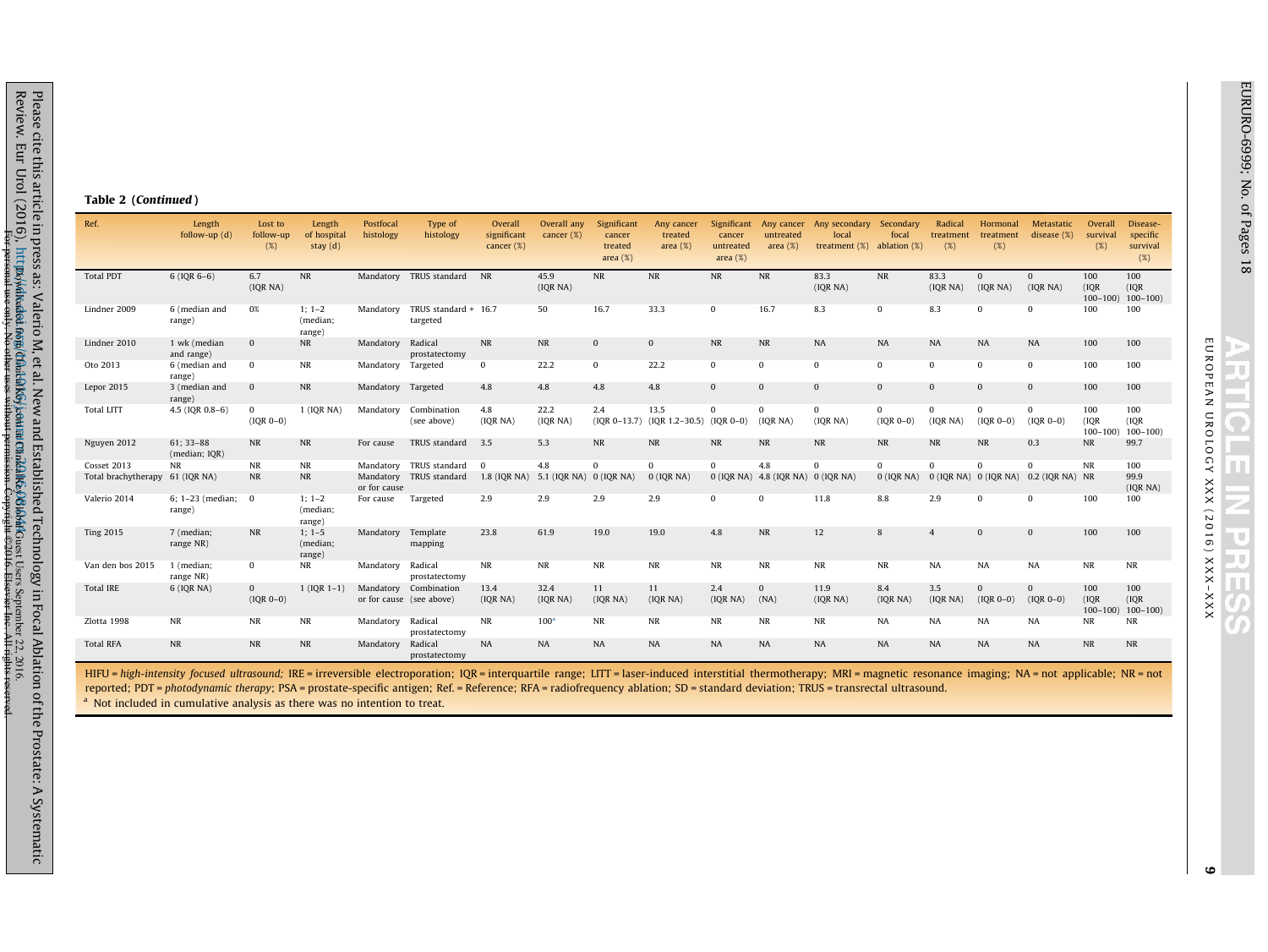<span id="page-9-0"></span>

10

#### A B e  $\frac{1}{2}$

EUROPEAN UROLOGY XXX (2016) XXX-XXX

| Table 3                                      | - Morbidity and functional outcomes of the 37 series included |                              |                            |                           |                             |                                                                 |                                      |                          |                                |                                    |                                                                         |                          |                                     |                                                             |                                                      |                   |                               |                        |                             |
|----------------------------------------------|---------------------------------------------------------------|------------------------------|----------------------------|---------------------------|-----------------------------|-----------------------------------------------------------------|--------------------------------------|--------------------------|--------------------------------|------------------------------------|-------------------------------------------------------------------------|--------------------------|-------------------------------------|-------------------------------------------------------------|------------------------------------------------------|-------------------|-------------------------------|------------------------|-----------------------------|
| Ref.                                         | Serious AE,                                                   | PROM for                     | Leak-<br>free $(\%)$       | Pad-free                  | <b>PROM</b>                 | Potency<br>preservation                                         | Stability                            | New use<br>of PDE-5      | PROM for                       | Change                             | Catheterization                                                         | Stricture                |                                     | UT ete                                                      | PROM for                                             | Chang             | Recto-                        | <b>PROM</b>            | Change                      |
|                                              | % (scale)                                                     | continence                   |                            | $(\%)$                    | function<br>erectile<br>for | $(\%)$                                                          |                                      | inhibitors<br>$(\%)$     | symptoms<br>urinary            |                                    | time (min)                                                              | rate (%)                 | Urinary<br>retention<br>rate $(\%)$ | $(\%)$                                                      | symptoms $\binom{\mathcal{R}}{\mathcal{R}}$<br>bowel |                   | fistula (%)<br>urethral       | for quality<br>of life |                             |
| Madersbacher 1995                            |                                                               | NR<br>NR<br>UCLA-EPIC        | E E E                      |                           |                             |                                                                 |                                      |                          |                                | 兰<br>兰                             | <b>NE</b>                                                               | E E                      |                                     | E E                                                         |                                                      |                   |                               |                        |                             |
| Beerlage 1999<br>Muto 2008                   | <b>WE</b>                                                     |                              |                            | <b>WE</b>                 | <b>WE</b>                   | <b>WE</b>                                                       | <b>ZEE</b>                           | <b>WE</b>                | <b>EE</b> ESS                  | Stable                             |                                                                         |                          | <b>NEW</b>                          |                                                             | E E E                                                | <b>ZEE</b>        | E o E                         | <b>WE</b>              | <b>WE</b>                   |
|                                              |                                                               |                              |                            |                           |                             |                                                                 |                                      |                          |                                |                                    | $19.7; 7.6$<br>(mean; SD)                                               |                          |                                     |                                                             |                                                      |                   |                               |                        |                             |
|                                              | <b>WE</b>                                                     |                              | $90\,$                     | $\frac{95}{100}$          |                             |                                                                 | Stable<br>$\widetilde{\Xi}$          | <b>WE</b>                |                                | Stable                             |                                                                         |                          | $0 \frac{3}{8}$ $\frac{3}{4}$       | $rac{16.7}{16.7}$                                           | E E E                                                | <b>WE</b>         |                               | FACT-P<br>NR           | Stable<br>$\widetilde{\Xi}$ |
| Ahmed 2011<br>El Fegoun 2011<br>Ahmed 2012   |                                                               | UCLA-EPIC<br>NR<br>UCLA-EPIC | <b>NR</b>                  |                           | IEF-15<br>IMR<br>IEF-15     | 95<br>NR<br>88.6                                                | Deterioration                        |                          | <b>SSI</b><br>SSI<br>SSI       | Stable<br>Stable                   | NR<br>NR<br>8.5; 8.0–15.0                                               | n <sub>0</sub>           |                                     |                                                             |                                                      |                   | $rac{6}{24}$                  | FACT-P                 | Deterioration               |
|                                              |                                                               |                              |                            |                           |                             |                                                                 |                                      |                          |                                |                                    | (median; IQR)                                                           |                          |                                     |                                                             |                                                      |                   |                               |                        |                             |
|                                              |                                                               |                              |                            |                           |                             |                                                                 |                                      |                          |                                |                                    | E                                                                       |                          |                                     |                                                             |                                                      |                   |                               |                        |                             |
| Chopra 2012<br>Dickinson 2013<br>Napoli 2013 | NR<br>NR<br>O (Dindo-<br>Clavien)<br>3.2 (Dindo-<br>Clavien)  | <b>∉ ≶</b>                   | ≨≨                         | <b>E≨</b>                 | <b>∉ ≨</b>                  | ≨≨                                                              | <b>∉ ≨</b>                           | ≨≨                       | <b>∉ ≶</b>                     | <b>∉ ≨</b>                         | $3 \text{ (median and range)}$<br>and range)<br>$2; 2-21$<br>$\lessgtr$ | $E \nleq E$              | ≨≨                                  | <b>∉≨≨</b>                                                  | ≨≨                                                   | ≨≨                | (suspicion)<br>NR<br>NA<br>NR | $E \nleq E$            | <b>∉ ≨</b>                  |
| Van Velthoven 2013                           |                                                               | $\widetilde{\Xi}$            | $\widetilde{\Xi}$          | $100\,$                   | $\widetilde{\Xi}$           | $_{\rm 80}$                                                     | $\widetilde{\Xi}$                    | 13.8                     | $\widetilde{\Xi}$              | $\widetilde{\Xi}$                  |                                                                         | 3.4                      | 3.4                                 | 10.3                                                        | $\widetilde{\Xi}$                                    | $\widetilde{\Xi}$ | $\circ$                       | $\widetilde{\Xi}$      | $\widetilde{\Xi}$           |
| Ghai 2015                                    | 0 (Dindo-                                                     | ICS                          | $\widetilde{\Xi}$          | 100                       | IIEF-5                      | $\frac{100}{2}$                                                 | Deterioration                        | $\circ$                  | <b>IPSS</b>                    | Stable                             | $(median; range)$<br>$6; 0-7$                                           | ž                        | $\circ$                             | $\circ$                                                     | $\widetilde{\Xi}$                                    | Ĕ                 | $\circ$                       | SF-12HS                | Stable                      |
| Ahmed 2015                                   | Clavien)<br>$\widetilde{\Xi}$                                 | UCLA-EPIC                    | 92.6                       | 92.6                      | IIEF-15                     | 76.9                                                            | Deterioration                        | 29.6                     | ESS                            | Stable                             | (median; range)<br>$9; 7 - 14$                                          | $\overline{71}$          | $\widetilde{\Xi}$                   | 17.9                                                        | $\widetilde{\Xi}$                                    | $\widetilde{\Xi}$ | $\circ$                       | $FACT-P$               | Stable                      |
| Feijoo 2015                                  | 3 (Dindo-                                                     | <b>S</b>                     | 100                        | 100                       | IIEF-5                      | ž                                                               | Deterioration                        | ž                        | IPSS                           | Stable                             | (mdeian; IQR)<br>NR                                                     | $\circ$                  | 9.0                                 | 6.0                                                         | ž                                                    | $\widetilde{\Xi}$ | $\circ$                       | ž                      | $\widetilde{\Xi}$           |
| Total HIFU                                   | Clavien)                                                      | UCLA-EPIC                    | 96.3                       |                           | IIEF                        |                                                                 |                                      |                          | <b>IPSS</b>                    | Stable                             |                                                                         | 3.4                      | 2.9                                 | 8.2                                                         | $\widetilde{\Xi}$                                    | $\widetilde{\Xi}$ | $\circ$                       | FACT-P or              | Stable or                   |
|                                              | $\frac{1.5}{(10R 0 - 3.2)}$                                   | or ICS                       | $(1QR$<br>90.7–100)<br>100 | 100 (1QR<br>95-100)       |                             | 88.6 (IQR<br>78.5-97.5)                                         | Deterioration<br>or stable           | $\frac{13.8}{(IQR NA)}$  |                                |                                    | 7.3<br>(IQR 2.8-11.7)                                                   | $(1QR 0 - 5)$            | $(1QR 0 - 8.5)$                     | $(1QR 1 - 17)$                                              |                                                      |                   | $(0 - 0)$                     | <b>SH-12HS</b>         | deterioration               |
| Bahn 2006<br>Ellis 2007                      |                                                               |                              |                            |                           | BMSFI                       |                                                                 |                                      |                          |                                |                                    |                                                                         |                          |                                     |                                                             |                                                      |                   |                               |                        |                             |
|                                              |                                                               |                              | 96.4                       |                           | <b>NE</b>                   | 88.9<br>70.6<br>86.2                                            | <b>NEW</b>                           |                          |                                | <b>NEW</b>                         |                                                                         |                          |                                     |                                                             |                                                      |                   |                               |                        |                             |
| Truesdale 2010<br><b>Onik 2007</b>           | <b>AREEEEE</b>                                                | <b>EEEEEEEE</b>              | <b>NEWSER</b>              | 00<br>00 00 100           | IIEF                        |                                                                 | Stable                               |                          | <b>ARA ARA</b><br>ERENCE EN ER | Improvement                        | <b>AREEEEEE</b>                                                         | <b>EEEEEE</b>            | E E E E E E E SE                    | E E E E E E E a o                                           | <b>ZEZZEZZE</b>                                      | <b>EEEEEEEE</b>   | $E_0$ $E_0$ $E_0$ $S_0$       | <b>JEEEEEEE</b>        | <b>EEEEEEEE</b>             |
| <b>Bahn 2012</b>                             |                                                               |                              |                            |                           | IIEF-5                      | $\frac{8}{8}$                                                   | $\widetilde{\Xi}$                    |                          |                                |                                    |                                                                         |                          |                                     |                                                             |                                                      |                   |                               |                        |                             |
| Ward 2012                                    |                                                               |                              |                            |                           | $\widetilde{\Xi}$           | 58.1                                                            | NR<br>NR<br>Stable                   |                          |                                | NR<br>MR<br>MR<br>Improvement      |                                                                         |                          |                                     |                                                             |                                                      |                   |                               |                        |                             |
| Hale 2013<br>Al Barqawi 2014                 | $\widetilde{\Xi}$ o                                           |                              |                            | $\frac{80}{100}$          | <b>NIRS</b>                 | $\frac{100}{25}$                                                |                                      |                          |                                |                                    |                                                                         |                          |                                     |                                                             |                                                      |                   |                               |                        |                             |
|                                              | (MR)                                                          |                              |                            |                           |                             |                                                                 |                                      |                          |                                |                                    | (median;                                                                |                          |                                     |                                                             |                                                      |                   |                               |                        |                             |
| <b>Durand 2014</b>                           | $4.2$<br>(Dindo-                                              | $\widetilde{\Xi}$            | $\widetilde{\Xi}$          | $\overline{100}$          | IEF-5                       | $\widetilde{\Xi}$                                               | Stable                               | Ĕ                        | <b>IPSS</b>                    | Stable                             | iQR NR)<br>3.5; 1-34<br>(median;                                        | 2.1                      | 14.6                                | $\circ$                                                     | ž                                                    | Ĕ                 | $\overline{21}$               | Ĕ                      | ž                           |
|                                              | Clavien)                                                      |                              |                            |                           |                             |                                                                 |                                      |                          |                                |                                    | $range)$<br>NR                                                          |                          |                                     |                                                             |                                                      |                   |                               |                        |                             |
| Lian 2015                                    | Clavien)<br>NR<br>(Dindo-<br>2.5                              | $\widetilde{\Xi}$            | $\widetilde{\Xi}$          | 100                       | IIEF-5                      | 76.9                                                            | ž                                    | 17.1                     | $\widetilde{\Xi}$              | E                                  |                                                                         | $\widetilde{\mathbf{z}}$ | 2.5                                 | $\widetilde{\Xi}$                                           | $\widetilde{\Xi}$                                    | $\widetilde{\Xi}$ | $\circ$                       | $\widetilde{\Xi}$      | E                           |
|                                              |                                                               | <b>NE</b>                    | $E \approx$                | $\frac{100}{100}$         | NR<br>IIEF, SHIM,           | 68.8<br>81.5                                                    | NR<br>Stable                         |                          | NR<br>IPSS                     | ž                                  |                                                                         | ž                        | $5 \frac{8}{3}$                     | $\mathbb{E} \overset{\text{\tiny{def}}}{\approx}$           | <b>NE</b>                                            | <b>NE</b>         | $\frac{3}{2}$                 | E E                    | 兰<br>兰                      |
| Mendez 2015<br>Total cryotherapy             | (IOR <sub>NA</sub> )<br>2.5                                   |                              | (1QR NA)                   | $(1QR$<br>100-100)<br>NR  | or BMFSI                    | $69.3 - 88.2$<br>(IQR                                           |                                      | (IQR NA)<br>NR<br>26.9   |                                | Improvement<br>or stable           | NR<br>5.3<br>(IQR NA)                                                   | $\frac{1.1}{1.0}$ MA)    | $-9.8$<br>(IQR 1.8-                 | NA)<br>(IQR                                                 |                                                      |                   | $(1QR 0 - 0.3)$<br>$\circ$    |                        |                             |
| Moore 2006                                   | $\widetilde{\Xi}$                                             | $\widetilde{\Xi}$            | 83.3                       |                           | <b>BMSFI</b>                | $\widetilde{\Xi}$                                               | Stable                               | Ĕ                        | <b>IPSS</b>                    | Stable                             | $1 - 4$                                                                 | $\widetilde{\Xi}$        | 33.3                                | 16.7                                                        | Ĕ                                                    | Ĕ                 | $\circ$                       | Ĕ                      | Ĕ                           |
| Azzouzi 2013                                 | $(CTCAE)^a$<br>9.3                                            | $\widetilde{\Xi}$            | E                          | $\widetilde{\Xi}$         | IEF-5                       | $88.6^{a}$                                                      | Deterioration                        | $\widetilde{\mathbf{K}}$ | <b>IPSS</b>                    | Improvement                        | (range)<br>NR                                                           | 1.2 <sup>a</sup>         | <sub>co</sub><br>$\overline{2}$     | 14 <sup>a</sup>                                             | <b>兰</b>                                             | $\widetilde{\Xi}$ | $\circ$                       | $\widetilde{\Xi}$      | E                           |
| Moore 2013                                   | (CTCAE)<br>11.9                                               | ž                            | ž                          | ž                         | IIEF-5                      | 88.2                                                            | Stable                               | ž                        | <b>IPSS</b>                    | mprovement                         | ž                                                                       | $\widetilde{\Xi}$        | <b>in</b>                           | ž                                                           | ž                                                    | ž                 | $\circ$                       | ž                      | ž                           |
| Total PDT                                    | (IQR NA)<br>10.6                                              | $\widetilde{\Xi}$            | 83.3<br>(IQR NA)<br>100    | $\widetilde{\Xi}$         | IEF or<br>BMSFI<br>IEF-5    | $\begin{array}{c} 88.4 \\ \text{(IOR NA)} \\ 100\% \end{array}$ | Stable or<br>deterioration<br>Stable | $\widetilde{\Xi}$        | <b>IPSS</b>                    | Improvement<br>or stable<br>Stable | $\widetilde{\Xi}$                                                       | $\frac{1.2}{(1QR NA)}$   | $12.8$<br>(IQR NA)<br>16.7          | $\begin{array}{c} 15.4 \\ \text{(IQR NA)} \\ 0 \end{array}$ | $\widetilde{\Xi}$                                    | $\widetilde{\Xi}$ | $\circ$                       | $\widetilde{\Xi}$      | $\widetilde{\Xi}$           |
| Lindner 2009                                 | $(\mathsf{NR})$                                               | $\widetilde{\Xi}$            |                            | 100                       |                             |                                                                 |                                      | $\widetilde{\Xi}$        | <b>IPSS</b>                    |                                    | (median;<br>range)<br>NR<br>$0; 0-1$                                    |                          |                                     |                                                             | $\frac{8}{2}$                                        | $\widetilde{\Xi}$ | $(10R 0-0)$<br>0              | $\widetilde{\Xi}$      | $\widetilde{\Xi}$           |
| Lindner 2010                                 | $\frac{1}{2}$                                                 | $\widetilde{\Xi}$            | $\widetilde{\Xi}$          | $\widetilde{\Xi}$         | $\widetilde{\Xi}$           | $\widetilde{\Xi}$                                               | $\widetilde{\Xi}$                    | $\widetilde{\Xi}$        | $\widetilde{\Xi}$              | $\widetilde{\Xi}$                  |                                                                         | $\widetilde{\Xi}$        | $\widetilde{\Xi}$                   | $\widetilde{\Xi}$                                           | $\widetilde{\Xi}$                                    | $\widetilde{\Xi}$ | $\widetilde{\Xi}$             | $\widetilde{\Xi}$      | $\widetilde{\Xi}$           |
| Oto 2013                                     | (TCAE)<br>$\circ$                                             | $\widetilde{\Xi}$            | ž                          | $^{100}$                  | <b>SHIM</b>                 | $\frac{8}{2}$                                                   | Stable                               | ž                        | <b>IPSS</b>                    | Stable                             | Ĕ                                                                       | ž                        | ž                                   | ž                                                           | ž                                                    | ž                 | $\circ$                       | ž                      | ž                           |
| Lepor 2015                                   | $0\%(\mathrm{NR})$                                            | $\widetilde{\Xi}$            | $\widetilde{\Xi}$          | 100                       | <b>NIHS</b>                 | $\widetilde{\Xi}$                                               | Stable                               | $\widetilde{\Xi}$        | <b>IPSS</b>                    | Stable                             | (median;<br>$0; 0-3$                                                    | $\circ$                  | 28                                  | $\circ$                                                     | $\widetilde{\Xi}$                                    | $\widetilde{\Xi}$ | $\circ$                       | $\widetilde{\Xi}$      | E                           |
| Total LITT                                   | $(10R 0 - 0)$                                                 | ž                            | 100<br>(1QR NA)            | $100$<br>(IQR<br>100-100) | SHIM or IIEF                | $100 - 100$<br>$\frac{8}{2}$                                    | Stable                               | ž                        | <b>IPSS</b>                    | Stable                             | $(1QR 0 - 0)$<br>range)<br>$\begin{array}{c} 0 \end{array}$             | $(10R 0-0)$              | 22.4<br>(IQR NA)                    | $(10R 0 - 0)$                                               | ž                                                    | ž                 | $(100R - 0)$                  | ž                      | ž                           |

Please cite this article in press as: Valerio M, et al. New and Established Technology in Focal Ablation of the Prostate: A Systematic Review. Eur Urol (2016), http1)6dxi6dadeonghl OtihQalR6ycomurChicakR6yCO6bal Guest Users September 22, 2016.<br>For personal use only. No other uses without permission. Copyright ©2016. Elsevier Inc. All rights reserved.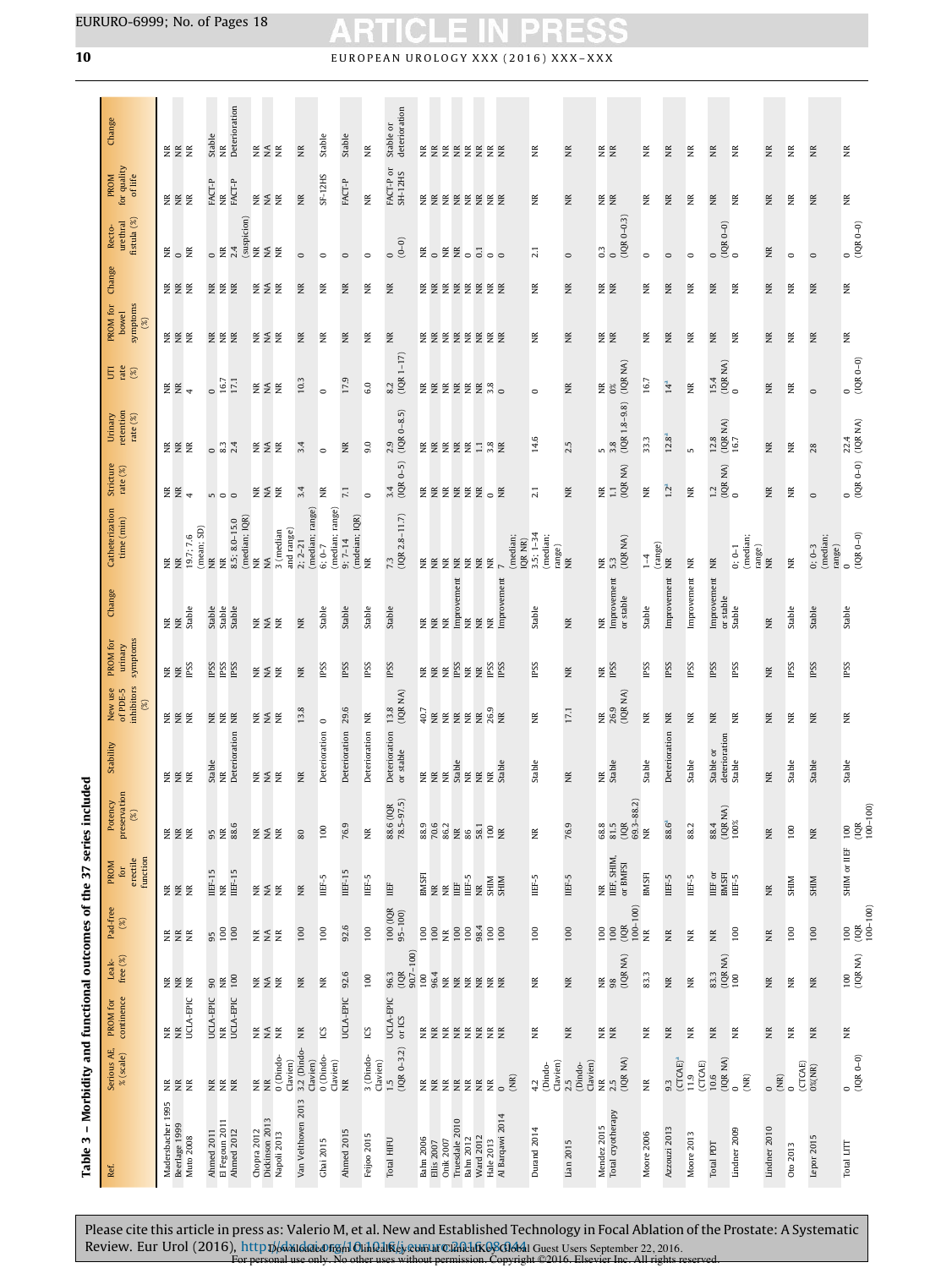<span id="page-10-0"></span>

| Ref.                                                                                                                                                                                                                |                     | % (scale) continence<br>Serious AE, PROM for | free (%)<br>Leak- | Pad-free<br>$(\%)$  | PROM<br>for          | preservation<br>Potency | Stability         | New use<br>of PDE-5  | PROM for<br>urinary | Change | Catheterization<br>time (min)                                                                                                                 | Stricture<br>rate $(\%)$ | retention<br>Urinary | rate<br>S         | PROM for Change<br>bowel |                 | urethral<br>Recto- | for quality<br><b>PROM</b> | Change     |
|---------------------------------------------------------------------------------------------------------------------------------------------------------------------------------------------------------------------|---------------------|----------------------------------------------|-------------------|---------------------|----------------------|-------------------------|-------------------|----------------------|---------------------|--------|-----------------------------------------------------------------------------------------------------------------------------------------------|--------------------------|----------------------|-------------------|--------------------------|-----------------|--------------------|----------------------------|------------|
|                                                                                                                                                                                                                     |                     |                                              |                   |                     |                      |                         |                   |                      |                     |        |                                                                                                                                               |                          |                      |                   |                          |                 |                    |                            |            |
|                                                                                                                                                                                                                     |                     |                                              |                   |                     | function<br>erectile | $(\%)$                  |                   | inhibitors<br>$(\%)$ | symptoms            |        |                                                                                                                                               |                          | rate $(\%)$          | $(\%)$            | symptoms<br>$(\%)$       |                 | fistula (%)        | of life                    |            |
| Nguyen 2012                                                                                                                                                                                                         | ž                   | ž                                            | ž                 |                     | ž                    | ž                       | $\widetilde{\Xi}$ | Ĕ                    | ₩                   | ž      | ž                                                                                                                                             |                          |                      | ž                 |                          | ž               |                    | ΧK                         |            |
| Cosset 2013                                                                                                                                                                                                         | Ĕ                   | ΣJΙ                                          | ž                 | 95.2                | IIEF-5               | g                       | Stable            | E E                  | <b>IPSS</b>         | Stable | Ĕ                                                                                                                                             | E E                      | 4.8                  | $\widetilde{\Xi}$ | <b>JEE</b>               | $\circ$<br>E E  |                    | ΣŘ                         | <b>ZEE</b> |
| Total brachytherapy                                                                                                                                                                                                 | ΣŘ                  | S                                            | ž                 | (1QR NA)<br>95.2    | ΠEF                  | $\widetilde{\Xi}$       | Stable            |                      | PSS                 | Stable | $\widetilde{\Xi}$                                                                                                                             | ž                        | (IQR NA)<br>4.8      | ž                 |                          | $\widetilde{z}$ | (1QR NA)           | ΧŘ                         |            |
| Valerio 2014                                                                                                                                                                                                        |                     | E                                            | E                 | $\overline{0}$      | ž                    | 95                      | ž                 | ž                    | E                   | E      | $3; 0-9$                                                                                                                                      | $\circ$                  | 5.9                  | 14.7              | ž                        | ž               |                    | ΣŘ                         | Ĕ          |
|                                                                                                                                                                                                                     | (CTCAE)             |                                              |                   |                     |                      |                         |                   |                      |                     |        | (median)                                                                                                                                      |                          |                      |                   |                          |                 |                    |                            |            |
| Ting 2015                                                                                                                                                                                                           |                     | UCLA-EPIC 100                                |                   | 100                 | UCLA-EPIC            | ž                       | Stable            | E                    | <b>IPSS</b>         | Stable | range)<br>$2: 2-5$                                                                                                                            | ΕŘ                       | $\Omega$             | Ĕ                 | UCLA-EPIC Stable         | $\circ$         |                    | SF-12HS                    | Stable     |
|                                                                                                                                                                                                                     | Clavien)<br>(Dindo- |                                              |                   |                     |                      |                         |                   |                      |                     |        | (median)<br>range)                                                                                                                            |                          |                      |                   |                          |                 |                    |                            |            |
| Van den bos 2015                                                                                                                                                                                                    |                     | ž                                            | ž                 | ž                   | ž                    | ž                       | NR.               | ž                    | ž                   | ž      | ž                                                                                                                                             | ž                        | ž                    | ž                 | ž                        | $\circ$<br>ΣŘ   |                    | NR.                        | Ĕ          |
|                                                                                                                                                                                                                     | (MR)                |                                              |                   |                     |                      |                         |                   |                      |                     |        |                                                                                                                                               |                          |                      |                   |                          |                 |                    |                            |            |
| <b>Total IRE</b>                                                                                                                                                                                                    |                     | UCLA-EPIC 100                                |                   | 100                 | UCLA-EPIC            | 95                      | Stable            | E                    | <b>IPSS</b>         | Stable | 2.5                                                                                                                                           |                          | $\frac{3}{2}$        | 14.7              | UCLA-EPIC                | Stable          |                    | SF-12HS                    | Stable     |
|                                                                                                                                                                                                                     | (1QR NA)            |                                              | (IOR NA)          | $100 - 100$<br>(IOR |                      | KN)<br>(IQR             |                   |                      |                     |        | (1QR NA)                                                                                                                                      | (1QR NA)                 | (IQR NA)             | (IQR NA)          |                          |                 | $(1QR 0-0)$        |                            |            |
| Zlotta 1998                                                                                                                                                                                                         | $\widetilde{\Xi}$   | ž                                            | ž                 | ž                   | ž                    | Ĕ                       | ξ                 | Ĕ                    | ž                   | ž      | ž                                                                                                                                             | Ĕ                        | ž                    | ž                 | ž                        | ΣŘ              | ΣŘ                 | ž                          | ž          |
| <b>Total RFA</b>                                                                                                                                                                                                    | $\widetilde{\Xi}$   | ž                                            | Ĕ                 | ž                   | ž                    | ž                       | NR                | Ĕ                    | E                   | Ĕ      | ž                                                                                                                                             | Ĕ                        | Ĕ                    | ž                 | Ĕ                        | ΣŘ              | ΣŘ                 | ΣŘ                         | ž          |
| BMSFI = Brief Male Sexual. Function Inventory; CTCAE = Common Terminology Criteria for Adverse Events; EPIC = Expanded Prostate Cancer Index Composite; FACT-P = Functional Assessment of Cancer Therapy-Prostate;  |                     |                                              |                   |                     |                      |                         |                   |                      |                     |        |                                                                                                                                               |                          |                      |                   |                          |                 |                    |                            |            |
| HIFU = high-intensity focused ultrasound; ICS = International Continence Society; IIEF = International Index of Erectile Function; IRE = inreversible electroporation; IPSS = International Prostate Symptom Score; |                     |                                              |                   |                     |                      |                         |                   |                      |                     |        |                                                                                                                                               |                          |                      |                   |                          |                 |                    |                            |            |
| QR = interquartile range; LITT = laser-induced interstitial thermotherapy; NA = not applicable; NR = not reported; PDT = photodynamic therapy; PROM = patient-reported outcomes measures; Ref. = Reference;         |                     |                                              |                   |                     |                      |                         |                   |                      |                     |        |                                                                                                                                               |                          |                      |                   |                          |                 |                    |                            |            |
| RFA = radiofrequency ablation; SD = standard deviation; SF-12HS = Short                                                                                                                                             |                     |                                              |                   |                     |                      |                         |                   |                      |                     |        | Form-12 Health Survey; SHIM = Sexually Health Inventory for Men; TRUS = transrectal ultrasound; UCLA = University of California, Los Angeles; |                          |                      |                   |                          |                 |                    |                            |            |
| UTI = urinary tract infection.                                                                                                                                                                                      |                     |                                              |                   |                     |                      |                         |                   |                      |                     |        |                                                                                                                                               |                          |                      |                   |                          |                 |                    |                            |            |
| Data referring to the whole population including bilateral ablation.                                                                                                                                                |                     |                                              |                   |                     |                      |                         |                   |                      |                     |        |                                                                                                                                               |                          |                      |                   |                          |                 |                    |                            |            |

Table 3 (Continued )

Table 3 (Continued)

100–100%) and 100% (IQR: 100–100%), respectively. Significant adverse events (SAE) occurred in 1.5% of patients (IQR: 0–3.2%). Pad-free continence and potency preservation were achieved in 100% (IQR: 95–100%) and 88.6% (IQR: 78.5–97.5%), respectively.

#### 3.2. Cryotherapy

Cryotherapy is a thermal form of energy relying on extreme cold temperature leading to tissue ablation by a number of mechanisms such as osmotic injury, cytolysis, apoptosis, and vascular damage. The procedure is performed through cryo-needles positioned in the target area through the perineum. A given distance is maintained between the needles is order to form a homogeneous ice ball with no skip lesion in the middle.

Of the 11 series evaluating focal cryotherapy in 1950 patients, four were considered Stage 2a, and seven Stage 2b. All studies were retrospective except one prospective case series and one prospective development study. Four series did not clearly report the type of entry biopsy; in the remaining, TRUS standard +/- targeted biopsy, or template mapping biopsy were performed. The study population included low, intermediate and high risk patients with median age of 66.8 yr (IQR: 63.8–68.1 yr) and median PSA of 6.3 ng/ml (IQR: 5.2–7.2 ng/ml).

Median follow-up was 26 mo (IQR: 17.6–48.8 mo) with three series including mandatory sampling and 18 including biopsy only for cause. Control biopsy included TRUS standard +/- targeted biopsy. Overall presence of significant and insignificant cancer were at 5.4% (IQR: 1.1–7.3%) and 13% (IQR: 4–19.4%), respectively. However, the first outcome was reported only in four series. The probability of transition to secondary local treatment was 7.6% (IQR: 6.1–13.8%); overall and disease-specific survival were 100% (IQR: 100–100%) and 100% (IQR: 100–100%), respectively. SAE occurred in 2.5% patients (IQR: not applicable [NA]), although only two series reported these using a standardized classification. Pad-free continence and potency preservation were achieved in 100% (IQR: 100–100%) and 81.5% (IQR: 69.3–88.2%), respectively.

#### 3.3. PDT

PDT ablation relies on the activation of a vascular photosensitiviser within the target area, which leads to the formation of reactive oxygen species causing vessels thrombosis, apoptosis, and necrosis. In the prostate, laser activating fibers are positioned transperineally, and the photosensitiviser is administered intravenously.

Three prospective development studies on Stage 1 to 2b evaluating focal PDT in 116 patients have been reported in the literature. TRUS standard or template mapping biopsy and MRI were used to identify eligible patients. The study population included low and intermediate risk patients with a median age of 63.9 yr (IQR: NA) and median PSA of 6.4 ng/ml (IQR: NA).

When reported, median follow-up was homogeneous at 6 mo (IQR: 6–6 mo) with all three studies including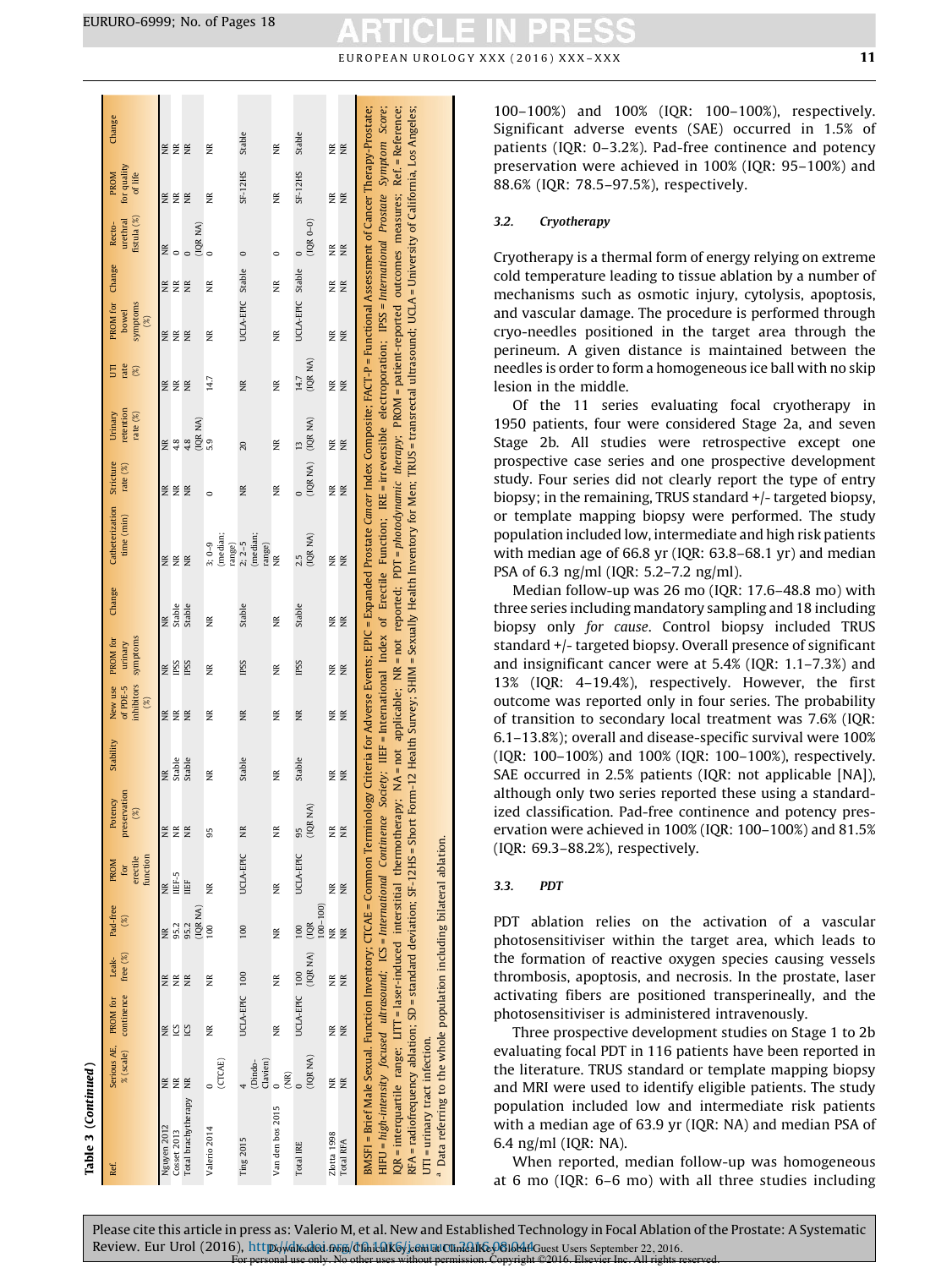### E W)

## <span id="page-11-0"></span>12 EUROPEAN UROLOGY XXX (2016) XXX-XXX

|                                             | Follow-up                     | 2 yr                                                                                                                        | 6 mo                                                            | $6 \text{ mo}$                                                                                               | 3 yr                                                                                                                              |                                                   | $3y$ r                                                                                                                                                                                                                 | 4 mo                                                              | $1 \times$                                                                                             | 3 yr<br>$1 \times$                                                                    | $3y$ r                                                            | $4 \text{ yr}$                                                                               |
|---------------------------------------------|-------------------------------|-----------------------------------------------------------------------------------------------------------------------------|-----------------------------------------------------------------|--------------------------------------------------------------------------------------------------------------|-----------------------------------------------------------------------------------------------------------------------------------|---------------------------------------------------|------------------------------------------------------------------------------------------------------------------------------------------------------------------------------------------------------------------------|-------------------------------------------------------------------|--------------------------------------------------------------------------------------------------------|---------------------------------------------------------------------------------------|-------------------------------------------------------------------|----------------------------------------------------------------------------------------------|
|                                             | Secondary outcome measures    | Template mapping biopsy<br>IPSS, SF12, UCLA-EPIC<br>Adverse events                                                          | Questionnaires NR<br>Adverse events<br>$\widetilde{\mathbf{R}}$ | Template mapping biopsy                                                                                      | IPSS, IIEF-15, UCLA-EPIC, FACT-P<br>Template mapping biopsy<br>PSA kinetics<br>ΧŘ                                                 | V4, Memorial Anxiety Scale for<br>Prostate Cancer | term Memorial Anxiety Scale for<br>IPSS, IIEF-15, UCLA-EPIC, EQ-5D-<br>5L, FACT-P V4, The Modified 18-<br>Transition to other treatments<br>TRUS biopsy, MRI<br>Prostate Cancer, Resource<br>Utilization Questionnaire | <b>TRUS</b> biopsy                                                | No patients undergoing the<br>IPSS, SHIM, and PHQ-9<br>MRI targeted biopsy<br>procedure<br>MRI         | MRI<br>$\widetilde{\Xi}$                                                              | MRI                                                               | MRI, mapping biopsy<br>Ĕ                                                                     |
|                                             | Secondary outcomes            | Genito-urinary toxicity & quality<br>Effectiveness at 24 mo<br>Safety at 24 mo<br>of life at 24 mo                          | Genito-urinary toxicity & quality<br>Safety<br>of life<br>Cost  | Cancer control                                                                                               | Genito-urinary toxicity & quality<br>Biochemical failure<br>MRI performance<br>Cost                                               | Secondary intervention rate<br>of life            | Genito-urinary toxicity & quality<br>Cancer control<br>of life                                                                                                                                                         | Cancer control                                                    | Genito-urinary toxicity & quality<br>Approach efficacy<br>Ablation volume<br>Cancer control<br>of life | Efficacy<br>χR                                                                        | Cancer control                                                    | Cancer control<br>Quality of life                                                            |
|                                             | outcome<br>measure<br>Primary | mapping biopsy<br>Adverse events<br>Template                                                                                | MRI targeted<br>biopsy                                          | Adverse events                                                                                               | Template<br>mapping<br>biopsy                                                                                                     |                                                   | >50% eligible<br>Uptake of<br>patients                                                                                                                                                                                 | ΣŘ                                                                | Adverse events                                                                                         | Adverse events<br>MRI targeted<br>biopsy                                              | Target, access,<br>monitor, and<br>ablate tissue<br>Adverse       | events<br>NR                                                                                 |
|                                             | outcome<br>Primary            | Safety at 6 mo<br>Effectiveness<br>at 6 mo                                                                                  | Cancer control                                                  | Safety                                                                                                       | Cancer control                                                                                                                    |                                                   | Feasibility of RCT                                                                                                                                                                                                     | Safety                                                            | Safety                                                                                                 | Cancer control<br>Safety                                                              | Feasibility<br>Safety                                             | treatment<br>Develop<br>plans                                                                |
|                                             | population<br>Target<br>risk  | intermediate<br>Low-                                                                                                        | intermediate<br>Low-                                            | intermediate<br>Low-                                                                                         | intermediate<br>$Low-$                                                                                                            |                                                   | Intermediate                                                                                                                                                                                                           | intermediate<br>Low-                                              | intermediate<br>Low-                                                                                   | intermediate<br>Low-<br>Low-                                                          | intermediate<br>intermediate<br>Low-                              | Low                                                                                          |
|                                             | Stage                         | 2a                                                                                                                          | 2a                                                              | 2a                                                                                                           | 2b                                                                                                                                |                                                   | 5                                                                                                                                                                                                                      | $\overline{ }$                                                    | 2a                                                                                                     | 2a                                                                                    |                                                                   | 2a                                                                                           |
|                                             | City                          | Multicenter                                                                                                                 | (Canada)<br>Montreal                                            | Multicenter                                                                                                  | (Switzerland)<br>Zurich                                                                                                           |                                                   | Oxford<br>(S)                                                                                                                                                                                                          | (Canada)<br>Toronto                                               | Wells (USA)<br>Indian                                                                                  | (Netherlands)<br>.os Angeles<br>Nijmegen                                              | Rochester<br>(USA)<br>(USA)                                       | Vancouver<br>(Canada)                                                                        |
|                                             | Close                         | 2015                                                                                                                        | 2016                                                            | 2016                                                                                                         | 2020                                                                                                                              |                                                   | 2017                                                                                                                                                                                                                   | 2016                                                              | 2016                                                                                                   | 2019<br>2016                                                                          | 2018                                                              | 2018                                                                                         |
|                                             | Open                          | 2010                                                                                                                        | 2013                                                            | 2013                                                                                                         | 2014                                                                                                                              |                                                   | 2015                                                                                                                                                                                                                   | 2009                                                              | 2010                                                                                                   | 2014<br>2015                                                                          | 2015                                                              | 2013                                                                                         |
|                                             | Sample<br>size(n)             | $_{\rm 80}$                                                                                                                 | 25                                                              | $\overline{4}$                                                                                               | 100                                                                                                                               |                                                   | $^{100}$                                                                                                                                                                                                               | $\mbox{6}$                                                        | $^{100}$                                                                                               | 20<br>5                                                                               | $20\,$                                                            | $\overline{10}$                                                                              |
|                                             | Source of<br>energy           | HIFU                                                                                                                        | HIFU                                                            | E                                                                                                            | HIFU                                                                                                                              |                                                   | E                                                                                                                                                                                                                      | Ë                                                                 | Ę                                                                                                      | EЦ<br>E                                                                               | E                                                                 | Brachytherapy                                                                                |
| Table 4 - Design of ongoing clinical trials | Name                          | Localized Low-Intermediate Risk<br>Prostate Cancer: Feasibility Study<br>Focal MR-Guided Focused<br>Ultrasound Treatment of | Focal Therapy Using HIFU for<br>Localized Prostate Cancer       | Localized Low and Intermediate<br>Focal MR-Guided Focused<br>Ultrasound Treatment of<br>Risk Prostate Cancer | the Treatment of Prostate Cancer<br>Intensity Focused Ultrasound for<br>Intervention Trial Evaluating<br>Focal Therapy Using High |                                                   | Partial prostate Ablation versus<br>Radical prosTatectomy                                                                                                                                                              | Thermal Therapy of Prostate<br>MRI Targeted Focal Laser<br>Cancer | Therapy of Prostate Cancer<br>Laser Interstitial Thermal                                               | MR-guided Focal Laser Ablation<br>Focal Laser Ablation of Prostate<br>of the Prostate | Focal Laser Ablation of Prostate<br>Cancer Tumors<br>Tissue (FLA) | Focal Therapy for Prostate Cancer<br>- A Pilot Study of Focal Low Dose<br>Rate Brachytherapy |
|                                             | Registration no               | NCT01226576                                                                                                                 | NCT02016040                                                     | NCT01657942                                                                                                  | NCT02265159                                                                                                                       |                                                   | ISRCTN99760303                                                                                                                                                                                                         | NCT01094665                                                       | NCT02243033                                                                                            | NCT02200809<br>NCT02357121                                                            | NCT02600156                                                       | NCT01830166                                                                                  |

Please cite this article in press as: Valerio M, et al. New and Established Technology in Focal Ablation of the Prostate: A Systematic Review. Eur Urol (2016), http1)6dxi6dadeonghl OtihQalR6ycomurChicakR6yCO6bal Guest Users September 22, 2016.<br>For personal use only. No other uses without permission. Copyright ©2016. Elsevier Inc. All rights reserved.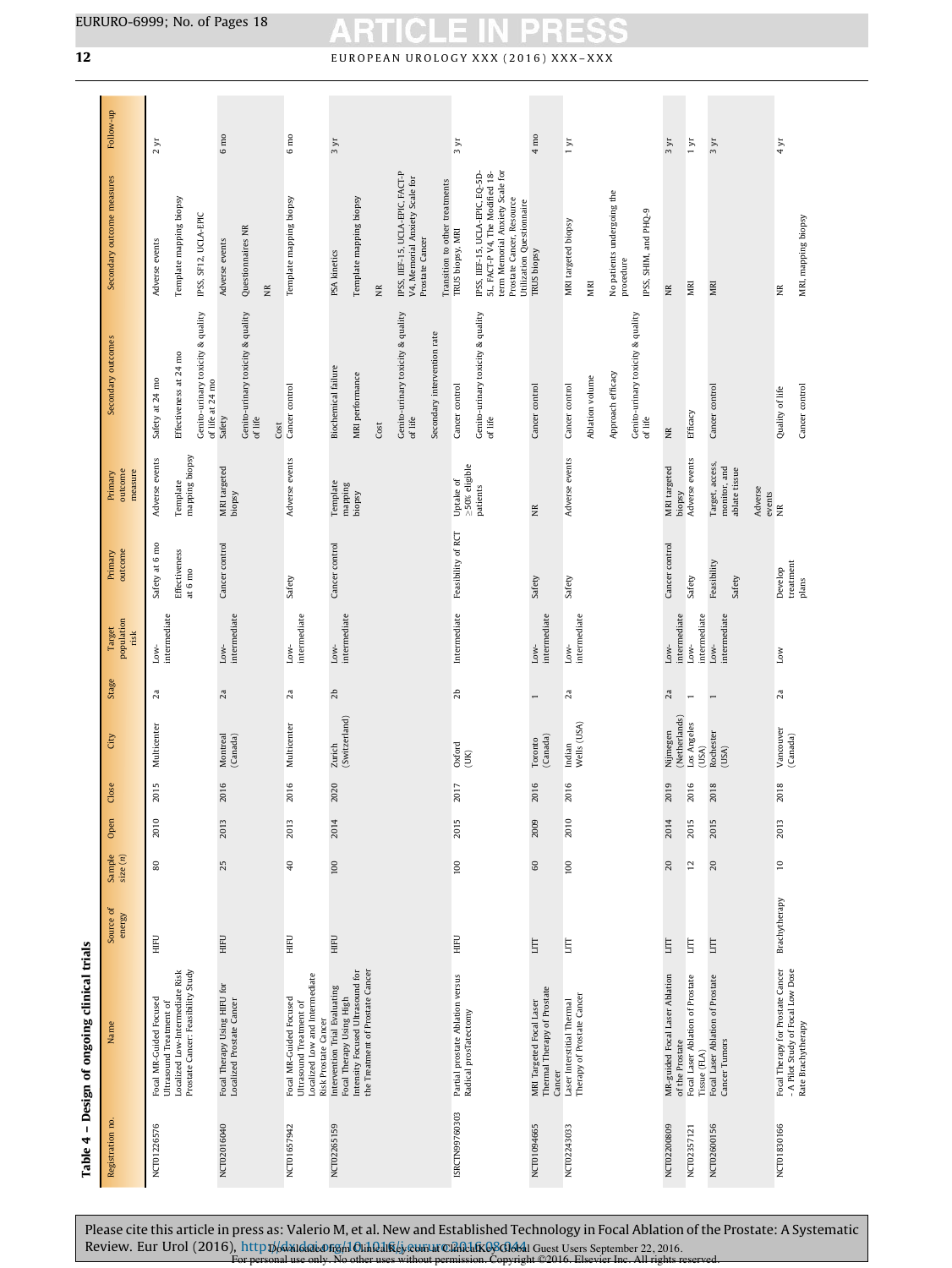### E U R O P E A N u u المنادر m. U R O L O G Y  $\bigcap$ r.  $\mathbb{H}$ X X X ( 2 0 1 6 ) X X X – X X X Z. TU. bu,  $\sim$ Щ  $\sigma_P$

#### Table 4 (Continued )

| Registration no. | Name                                                                                                                | Source of<br>energy | Sample<br>size $(n)$ | Open | Close | City                  | Stage          | Target<br>population<br>risk | Primary<br>outcome       | Primary<br>outcome<br>measure           | Secondary outcomes                                   | Secondary outcome measures                    | Follow-up           |
|------------------|---------------------------------------------------------------------------------------------------------------------|---------------------|----------------------|------|-------|-----------------------|----------------|------------------------------|--------------------------|-----------------------------------------|------------------------------------------------------|-----------------------------------------------|---------------------|
| NCT01902680      | Phase II Study of Feasibility of<br>Focal Therapy for Prostate Cancer<br>of Good Prognosis With                     | Brachytherapy       | 17                   | 2013 | 2015  | Toulouse<br>(France)  | 2a             | Low                          | Feasibility              | Dosimetry<br>study by<br>CT/MRI         | Progression-free survival<br>Cancer control          | Phoenix criteria<br>Targeted biopsy           | 1 yr                |
|                  | Permanent I125 Localized<br>Implant                                                                                 |                     |                      |      |       |                       |                |                              |                          |                                         | Safety                                               | Adverse events                                |                     |
|                  |                                                                                                                     |                     |                      |      |       |                       |                |                              |                          |                                         | Genito-urinary toxicity & quality<br>of life         | IPSS, IIEF, EORTC-OLO                         |                     |
| NCT02391051      | Focal Brachytherapy in Patients<br>With Selected Low-risk Prostate                                                  | Brachytherapy       | 50                   | 2014 | 2017  | Erlangen<br>(Germany) | 2a             | Low                          | Safety                   | Adverse<br>events                       | Cancer control                                       | PSA                                           | 6 wk for<br>primary |
|                  | Cancer - A Phase-II-trial                                                                                           |                     |                      |      |       |                       |                |                              |                          | at 6 wk                                 | Genito-urinary toxicity & quality<br>of life at 6 wk | IPSS, IIEF, EORTC-QLQ, ICIQ                   | outcome             |
|                  |                                                                                                                     |                     |                      |      |       |                       |                |                              |                          |                                         |                                                      |                                               | 10 yr overall       |
| NCT02290366      | Prospective Evaluation of Focal<br>Brachytherapy Using Cesium-<br>131 For Patients With Low Risk<br>Prostate Cancer | Brachytherapy       | 100                  | 2014 | 2020  | Pittsburgh<br>(USA)   | 2 <sub>b</sub> | Low                          | Disease-free<br>survival | <b>NR</b>                               | Genito-urinary toxicity & quality<br>of life         | <b>NR</b>                                     | 5 yr                |
| NCT02303054      | MRI-Targeted Focal Ablation of<br>the Prostate in Men With<br>Prostate Cancer                                       | <b>RFA</b>          | 21                   | 2014 | 2016  | New York<br>(USA)     | 2a             | Low-<br>intermediate         | Cancer control           | <b>MRU</b> fusion<br>targeted<br>biopsy | Genito-urinary toxicity & quality<br>of life         | IPSS. IIEF-15. UCLA-EPIC. SF-12<br><b>QoL</b> | 6 mo                |
| NCT02328807      | Focal Prostate Radio-Frequency<br>Ablation                                                                          | <b>RFA</b>          | 30                   | 2014 | 2016  | Tampa<br>(USA)        | 2a             | Low-<br>intermediate         | Cancer control           | Biopsy<br>(type NR)                     | Safety                                               | Adverse events                                | 6 mo                |
|                  |                                                                                                                     |                     |                      |      |       |                       |                |                              |                          |                                         | Genito-urinary toxicity & quality<br>of life         | IPSS, IIEF-5, UCLA-EPIC, and RAS              |                     |
| NCT02294903      | Focal Prostate Radiofrequency<br>Ablation                                                                           | RFA                 | 20                   | 2015 | 2016  | London<br>(UK)        | 2a             | Low-<br>intermediate         | Cancer control           | Template<br>mapping                     | Safety                                               | <b>NR</b>                                     | 6 mo                |
|                  |                                                                                                                     |                     |                      |      |       |                       |                |                              |                          | biopsy                                  | Genito-urinary toxicity & quality<br>of life         | NR                                            |                     |

EPIC = Expanded Prostate Cancer Index Composite; FACT-P = Functional Assessment of Cancer Therapy-Prostate; HIFU = high-intensity focused ultrasound; IIEF = International Index of Erectile Function; IRE = irreversible electroporation; IPSS = International Prostate Symptom Score; LITT = laser-induced interstitial thermotherapy; MRI = magnetic resonance imaging; NR = not reported; PHQ-9 = Patient Health Questionnaire-9; PSA = prostatespecific antigen; QoL = quality of life; RAS = Relationship Assessment Scale; RFA = radiofrequency ablation; SF-12HS = Short Form-12 Health Survey; SHIM = Sexually Health Inventory for Men; TRUS = transrectal ultrasound; UCLA = University of California, Los Angeles.

For personal use only. No other uses without permission. Copyright ©2016. Elsevier Inc. All rights reserved.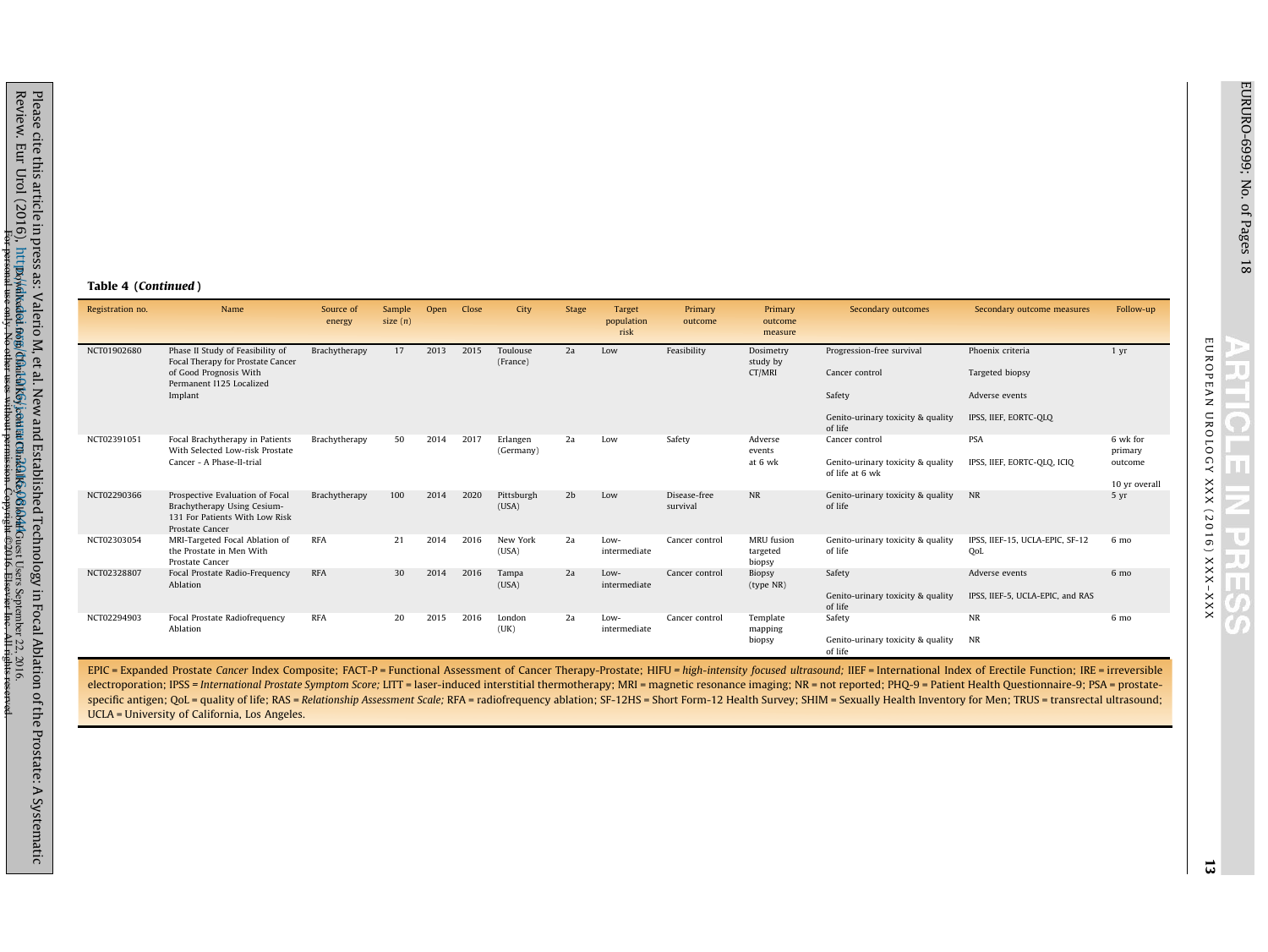mandatory sampling using TRUS standard biopsy. The presence of significant cancer was reported by none of the studies; insignificant cancer was present in 45.9% (IQR: NA). The probability of transition to secondary local treatment was reported only in the Stage 1 study, and was at 83.3% (IQR: NA). Overall and disease-specific survival were 100% (IQR: 100–100%) and 100% (IQR: 100– 100%), respectively. SAE occurred in 10.6% of patients (IQR: NA). Pad-free continence rates were not available. Potency preservation was achieved in 88.4% (IQR: NA), respectively.

#### 3.4. LITT

LITT is another thermal energy leading to ablation by raising the temperature directly within the target tissue. As opposite to PDT, LITT is a direct thermal energy, and does not employ photosensitivisers. The laser fibers are positioned transperineally or transrectally; the number of fibers is dependent by the volume of the target tissue.

Four prospective Stage 1 to 2a studies evaluating focal LITT in 50 patients have been reported in literature. TRUS standard and MRI were systematically used to identify eligible patients. One study included only men with lowrisk disease, whereas the other studies included also Gleason  $\leq$ 4+3, although risk stratification was not clearly reported. The median age was 63.5 yr (IQR: 57.6–66 yr); median PSA was 5.4 ng/ml (IQR: 4.5–5.7 ng/ml).

Median follow-up was 4.5 mo (IQR: 0.8–6 mo) with all series including mandatory sampling after treatment. In the Stage 1 study, all men underwent radical prostatectomy, whereas in the other three studies men underwent TRUS standard and/or targeted biopsy. Overall, the presence of significant and insignificant cancer were 4.8% (IQR: NA) and 22.2% (IQR: NA), respectively. The probability of transition to secondary local treatment was 0% (IQR: NA); overall and disease-specific survival were 100% (IQR: 100–100%) and 100% (IQR: 100–100%), respectively. No SAE were reported in any study. Pad-free continence and potency preservation were achieved in 100% (IQR: 100–100%) and 100% (IQR: 100–100%), respectively.

#### 3.5. Brachytherapy

Brachytherapy is an established whole-gland treatment in prostate cancer. Sealed radiating seeds are inserted through the perineum in the prostate. When used as a focal option, brachytherapy is used as a monotherapy with no conjunction of external beam radiation, and only a part of the prostate is planned to receive the radiation dose needed to achieve complete treatment.

Two retrospective Stage 2a–b case series evaluating focal brachytherapy in 339 patients have been reported in literature. Both series used MRI at the outset. One series did not report the type of entry biopsy; in the other, all men underwent TRUS extended biopsy. The study population included low and intermediate risk patients with a median age of 62.3 yr (IQR: NA) and a median of PSA of 6 ng/ml (IQR: NA).

One series did not report the length of follow-up, while the other had a median follow-up of 61 mo (IQR: 33–88 mo). Both series incorporated TRUS standard biopsy, although in one sampling was mandatory, whereas in the other it was for cause. Overall, the presence of significant and insignificant cancer were 1.8% (IQR: NA) and 5.1% (IQR: NA), respectively. No patient had secondary local treatment (IQR: NA). Overall survival was not reported by any study, whilst diseasespecific survival was 99.9% (IQR: NA). SAE were reported by no series using a standardized classification. Pad-free continence was reported only by one series and was at 95.2%. Potency preservation was not reported by any series.

#### 3.6. IRE

IRE ablation delivers high voltage low energy electric current within the target tissue. In the prostate, this is achieved by positioning electro-needles through the perineum under TRUS guidance.

One proof of concept Stage 1 and two retrospective cases series Stage 2a studies evaluating focal IRE in 66 patients have been reported in literature. TRUS standard, template mapping biopsy and/or targeted were used to identify eligible patients. The study population included low and intermediate risk patients with a median age of 65 yr (IQR: NA) and a median PSA of 6.1 ng/ml (IQR: NA).

Median follow-up was 6 mo (IQR: NA) with different follow-up strategies and triggers for biopsy. The only Stage I study with no intention to treat incorporated mandatory radical prostatectomy after treatment. One Stage 2a incorporated mandatory template mapping biopsy after treatment. Overall, the presence of significant cancer and insignificant cancer were 13.4% (IQR: NA) and 32.4%. The probability of transition to secondary local treatment was 11.9%. Overall and disease-specific survival were 100% (IQR: 100–100%) and 100% (IQR: 100–100%), respectively. SAE occurred in 0% of patients (IQR: NA). Pad-free continence and potency preservation were achieved in 100% (IQR: 100–100%) and 95% (IQR: NA), respectively.

#### 3.7. RFA

RFA is another thermal procedure delivering medium frequency alternating current in order to generate killing heat within the target area. Similarly to all other sources of energy except HIFU of the prostate, it is delivered by inserting specific needles transperineally.

Only one proof of concept Stage 1 study evaluating focal RFA prior to radical prostatectomy in 15 men has been reported. No details on the study population were available. None of the other oncological and functional outcomes could be extrapolated. Residual tumor was found in all men, although there was no intention to treat in this study.

#### 4. Discussion

This systematic review shows that seven sources of energy have been delivered as focal strategies in a clinical setting. HIFU, cryotherapy, PDT, and brachytherapy have been

Please cite this article in press as: Valerio M, et al. New and Established Technology in Focal Ablation of the Prostate: A Systematic Review. Eur Urol (2016), http://dxiolade.org/10.110218/g.com at Clancaft & Score Users September 22, 2016. For personal use only. No other uses without permission. Copyright ©2016. Elsevier Inc. All rights reserved.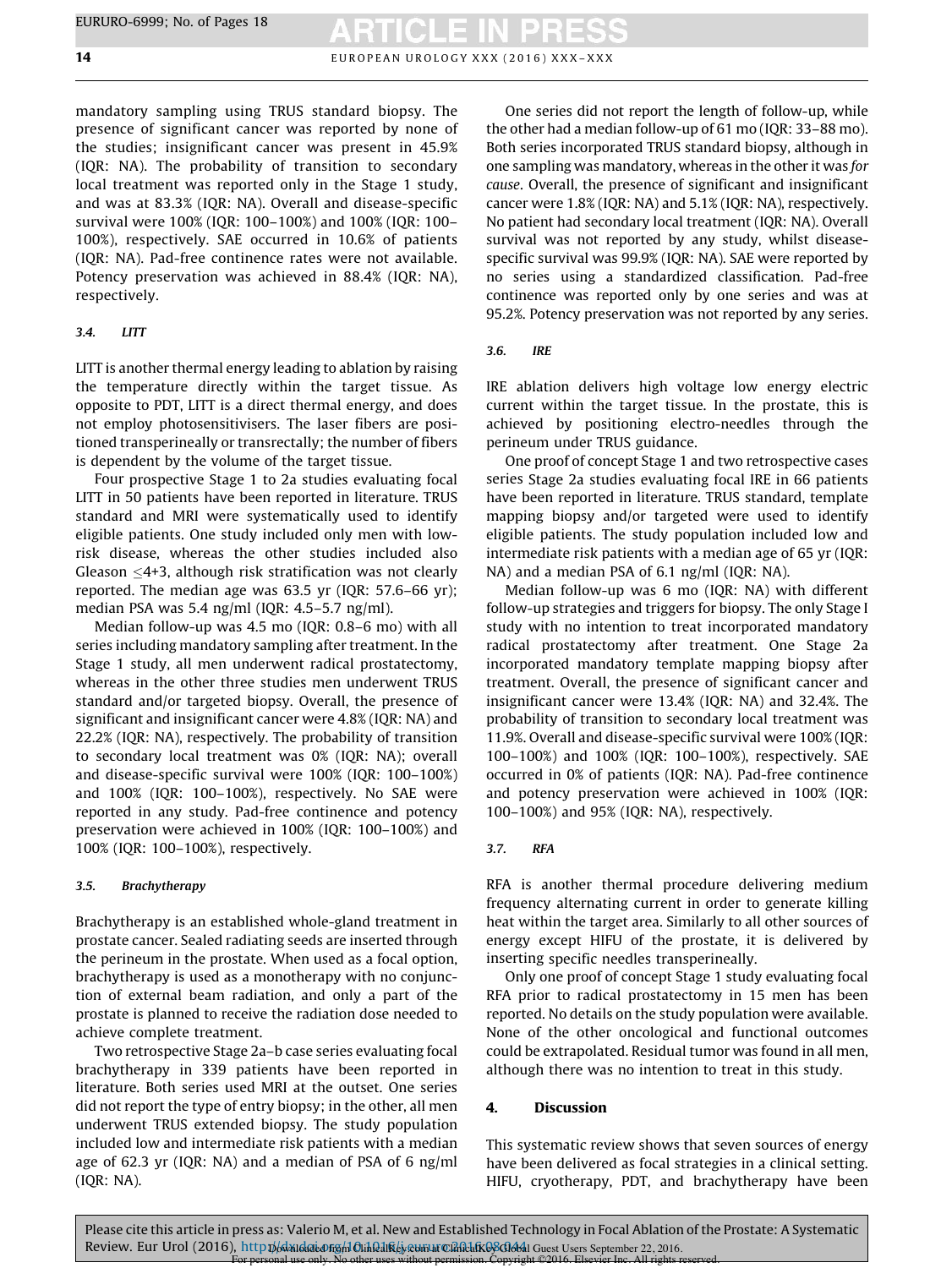assessed in up to Stage 2b studies including 346, 1950, 116, and 339 patients, respectively. LITT and IRE have been evaluated in up to Stage 2a studies in 50 and 66 patients, respectively. RFA has been evaluated in one Stage 1 study including 15 patients. Overall, this systematic review shows that focal therapy rarely causes significant morbidity and seems to have a minor impact on quality of life, although the oncological effectiveness in the long-term needs to be further evaluated.

While this systematic review was comprehensive, there are key aspects that need to be debated prior to further discuss the results. The assessment of novel sources of energy should be distinguished from the evaluation of the strategy itself, namely focal therapy. The success of sources of energy delivered in a focal manner is strictly dependent on our ability to select eligible patients. Although multiparametric MRI has a high performance to rule in and rule out clinically significant disease at a regional level, the strategy is not perfect and some relevant cancers might be missed. The issue is even more relevant as the definition of clinically significant disease is debated, and varying the threshold of significance has a substantial impact on the performance of our diagnostic tests [\[47,48\].](#page-17-0) Also, the high performance reported in literature comes from high volume expert centers; reproducibility needs to be verified yet.

Further, no study had a comparator arm represented by a standard treatment approach, and most focused on safety, feasibility, functional outcomes, and short- to mid-term outcomes. Therefore, while the results should be considered with respect to the evaluation of these sources of energy within early stage studies, oncological effectiveness of focal therapy is yet to be defined for different reasons. Firstly, if we consider that the aim of focal therapy is to treat only significant disease, some series included a number of men harboring what is currently considered insignificant disease, and there was a wide variation in the definition of clinically significant disease. Secondly, while short- to midterm oncological outcome, as measured by negative-biopsy rate and/or avoidance of other local treatments, seems encouraging, it should be emphasized that some studies used discordant tools for selecting and following eligible men. For instance, intensive sampling was employed to select suitable patients, but only random systematic sampling was employed to diagnose local recurrence. There is awareness about this limitation in the research community, and recent trials incorporate the same precise diagnostic tools at the outset and in the follow-up [\[49\].](#page-17-0) Finally, heterogeneity in study design including target population, risk stratification, type of focal ablation, followup schedule, as well as outcome measures of morbidity and ablation do not allow a formal meta-analysis to be performed or to draw a reliable comparison between the different sources of energy. In this setting, with the intent to summarize these limited and heterogeneous data, we chose to use simple descriptive statistics. For instance, although focal therapy has been lately defined as ablation of the index lesion only by a group of experts, there was intrastudy and interstudy variability in the ablation strategy with many early series using pragmatic template such as hemiablation

[\[50\]](#page-17-0). Also, in the case of lesion-only ablation, the location of the tumor has a great impact on functional outcomes; in particular the distance from the sphincter and neurovascular bundles is likely to influence continence and potency, respectively. There is room for improvement also in the use of validated PROMs. While most studies included did not use PROMs to elicit functional outcomes, recent prospective studies and ongoing trials do employ these outcome measures.

Focal HIFU and cryotherapy have been the most investigated sources of energy so far in terms of number of studies, stage of assessment, and length of follow-up. Whilst the evidence regarding focal HIFU relies on a number of prospective studies, most studies investigating focal cryotherapy are retrospective, but it should be noted that these have longer follow-up. Additional studies are ongoing and will further add essential evidence to move forward in the evaluation of these technologies. Two studies, one evaluating focal HIFU and one evaluating focal cryotherapy have fully recruited the expected sample size of 272 and 100 men, respectively, and results will be available in the upcoming months (NCT01194648 and NCT00877682). Both studies incorporate mandatory control biopsy of the treated as well as of the untreated area after 3 yr of follow-up. These studies will verify not only the ablation results of these two modalities in the midterm, but will also verify the natural course of untreated areas after focal therapy. The multicenter design and the prospective nature with validated outcome measures will also clarify the reproducibility of these procedures and the impact of quality of life, respectively, with longer follow-up.

Focal PDT has been offered to patients only within prospective clinical trials, the phase of assessment is 2b, but a Phase 3 RCT has completed accrual, and results are awaited (NCT01310894). Across 12 European countries, 400 patients with low-risk disease were randomized to focal PDT against active surveillance. Absence of residual cancer at the 2-yr control biopsy and treatment failure were the primary end-points. This study represents the first randomized study including a focal therapy arm against a standard arm, represented by active surveillance. Although the results will provide high quality evidence in this setting and will clarify the outcomes of focal PDT within a multicenter trial, further trials will be needed in order to consider focal therapy as a legitimate option. High quality evidence at present shows the study population does not benefit from immediate treatment, and can be safely managed by active surveillance. Future trials will need to incorporate mainly—if not exclusively—men harboring clinically significant disease who are likely to benefit from treatment, and in whom an oncological benefit can be measured.

Focal LITT is in the early Stage 2a of assessment. The results seem encouraging with a safe toxicity profile, although the short monitoring after treatment up to 6 mo points to further assessment needed. This is under the way in three Stage 1 to 2a trials with longer monitoring up to 3 yr. Focal brachytherapy is currently recruiting in four Stage 2a to 2b prospective studies. While the

Please cite this article in press as: Valerio M, et al. New and Established Technology in Focal Ablation of the Prostate: A Systematic Review. Eur Urol (2016), http://dkaded.from/dthakey.com at ClinicalKeyGlobal Guest Users September 22, 2016. For personal use only. No other uses without permission. Copyright ©2016. Elsevier Inc. All rights reserved.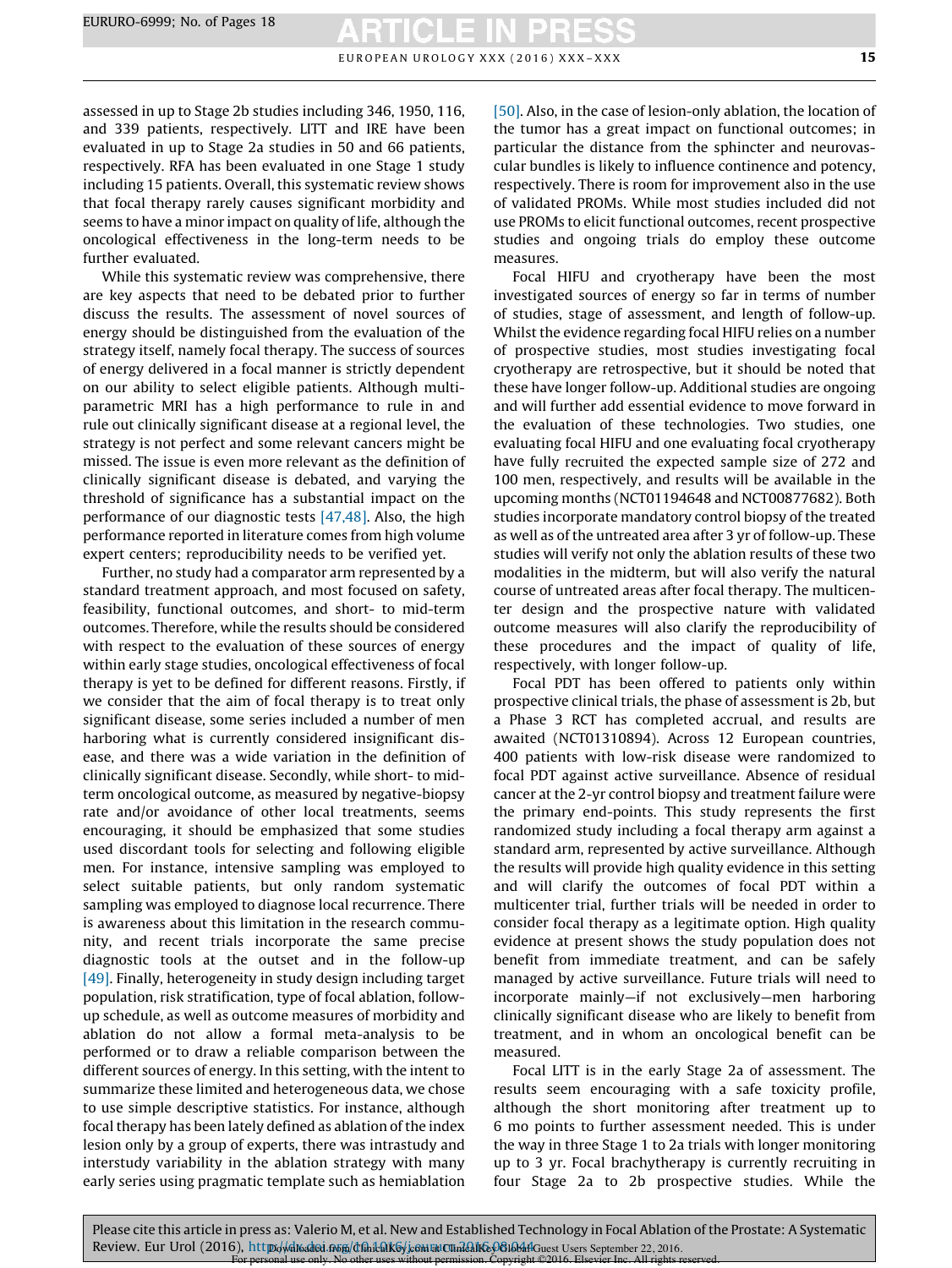<span id="page-15-0"></span>oncological outcome and toxicity profile of whole-brachytherapy are well defined, the ongoing studies are very important as the available evidence in the focal setting is based exclusively on retrospective data. Focal IRE is another novel source of energy accounting for one Stage 1 study and two Stage 2a retrospective studies. The procedure seems well tolerated; however, reliable evidence of ablation efficacy is lacking. One Stage 2a prospective development study evaluating focal IRE will be soon reported, and another Stage 2b trial supported by the Endourological society will start soon in six European centers. These trials are awaited in order to further evaluate this technology in a rigorous manner. Only one Stage 1 study is at present available for RFA, and it is impossible to make any comments about this source of energy in prostate cancer. However, three Stage 2a prospective development studies are recruiting men for focal RFA in order to evaluate this technology in a rigorous manner.

The PART trial is a key study to push the evaluation of focal therapy forward. In a multicenter RCT, 100 men will be randomized between radical prostatectomy (control arm) against focal HIFU (interventional arm). The hypothesis is that the effectiveness of treatment would be comparable, although focal therapy will reduce treatment-related toxicity, as measured by validated outcome measures. The main aim is to assess the feasibility of a RCT in this setting with the primary outcome being to recruit over 50% eligible men. In case of positive results, a Stage III trial powered to show statistically significant results would be planned.

Delivering a RCT in focal therapy against a standard option will be challenging [\[51\]](#page-17-0). In the area of prostate cancer, there are few examples of success, and many examples of failures. Many trials in the areas were preemptively closed for two reasons: patients' unwillingness to be randomized in different treatments and clinicians' lack of equipoise  $[51]$ . These challenges are very likely to be encountered in a RCT comparing focal therapy with a standard option in light of the different toxicity profiles of the two arms, as well as the debate surrounding the legitimacy of focal therapy among clinicians. If such trial would be revealed unfeasible, an alternative way of randomization should be explored—such as what the researchers have applied within the ProtecT trial—or alternative trial designs should be considered in order to evaluate in a rigorous and timely manner a focal therapy option [\[52\].](#page-17-0) Alternative trial designs are more easily embedded in clinical practice, and allow measuring the effectiveness of a given intervention in the real world rather than its efficacy in a trial setting. Examples of alternative trial designs which might be adopted in this field are: cohort-embedded multiple RCT, cluster RCT, patient preference trials, and parallel prospective cohort studies.

#### 5. Conclusions

Seven sources of energy have been delivered in a focal manner in men with localized prostate cancer. HIFU, cryotherapy, PDT, and brachytherapy have been investigated

in up to Stage 2b trials, LITT, and IRE in up to Stage 2a trials, and RFA in only one Stage 1 trial. Focal therapy seems safe and appears to offer good preservation of genito-urinary function. Cancer control in studies with intention to treat is encouraging, although this needs to be verified against standard of care in high quality comparative effectiveness trials.

Author contributions: Massimo Valerio had full access to all the data in the study and takes responsibility for the integrity of the data and the accuracy of the data analysis.

Study concept and design: Valerio, Cerantola, Eggener, Lepor, Polascik, Villers, Emberton. Acquisition of data: Valerio, Cerantola. Analysis and interpretation of data: Valerio, Cerantola. Drafting of the manuscript: Valerio, Cerantola. Critical revision of the manuscript for important intellectual content: Eggener, Lepor, Polascik, Villers, Emberton. Statistical analysis: Valerio, Cerantola. Obtaining funding: None. Administrative, technical, or material support: None. Supervision: Eggener, Lepor, Polascik, Villers, Emberton. Other: None.

Financial disclosures: Massimo Valerio certifies that all conflicts of interest, including specific financial interests and relationships and affiliations relevant to the subject matter or materials discussed in the manuscript (eg, employment/affiliation, grants or funding, consultancies, honoraria, stock ownership or options, expert testimony, royalties, or patents filed, received, or pending), are the following: Emberton receives funding from USHIFU, GSK, AngioDynamics, and Advanced Medical Diagnostics for clinical trials. Emberton is a paid consultant to AngioDynamics, Steba Biotech, and SonaCare Medical (previously called USHIFU). He has previously received consultancy payments from Oncura/GE Healthcare and Steba Biotech. None of these sources had any input whatsoever into this article.

#### Funding/Support and role of the sponsor: None.

Acknowledgments: The SICPA foundation supports the ongoing fellowship and PhD program of Valerio. Emberton would like to acknowledge funding from the Medical Research Council (UK), the Pelican Cancer Foundation charity, Prostate Cancer UK, St Peters Trust charity, Prostate Cancer Research Center, the Wellcome Trust, National Institute of Health Research-Health Technology Assessment program, and the US National Institute of Health-National Cancer Institute. Emberton receives funding in part from the UK National Institute of Health Research UCLH/UCL Comprehensive Biomedical Research Centre. Emberton is a NIHR senior investigator.

#### References

- [1] Valerio M, Ahmed HU, [Emberton](http://refhub.elsevier.com/S0302-2838(16)30512-7/sbref0265) M, et al. The role of focal therapy in the [management](http://refhub.elsevier.com/S0302-2838(16)30512-7/sbref0265) of localised prostate cancer: A systematic review. Eur Urol [2014;66:732–51.](http://refhub.elsevier.com/S0302-2838(16)30512-7/sbref0265)
- [2] [Giannarini](http://refhub.elsevier.com/S0302-2838(16)30512-7/sbref0270) G, Gandaglia G, Montorsi F, Briganti A. Will focal therapy remain only an attractive illusion for the primary [treatment](http://refhub.elsevier.com/S0302-2838(16)30512-7/sbref0270) of prostate cancer? J Clin Oncol [2014;32:1299–301.](http://refhub.elsevier.com/S0302-2838(16)30512-7/sbref0270)
- [3] Valerio M, [Emberton](http://refhub.elsevier.com/S0302-2838(16)30512-7/sbref0275) M, Ahmed HU. Focal therapy will become a standard option for selected men with [localized](http://refhub.elsevier.com/S0302-2838(16)30512-7/sbref0275) prostate cancer. J Clinical Oncol [2014;32:3680–1.](http://refhub.elsevier.com/S0302-2838(16)30512-7/sbref0275)
- [4] Wise AM, Stamey TA, McNeal JE, Clayton JL. [Morphologic](http://refhub.elsevier.com/S0302-2838(16)30512-7/sbref0280) and clinical [significance](http://refhub.elsevier.com/S0302-2838(16)30512-7/sbref0280) of multifocal prostate cancers in radical prostatectomy specimens. Urology [2002;60:264–9](http://refhub.elsevier.com/S0302-2838(16)30512-7/sbref0280).

Please cite this article in press as: Valerio M, et al. New and Established Technology in Focal Ablation of the Prostate: A Systematic Review. Eur Urol (2016), http://dxiolade.org/10ini0alRey.com at ClinicalRey Global Guest Users September 22, 2016. For personal use only. No other uses without permission. Copyright ©2016. Elsevier Inc. All rights reserved.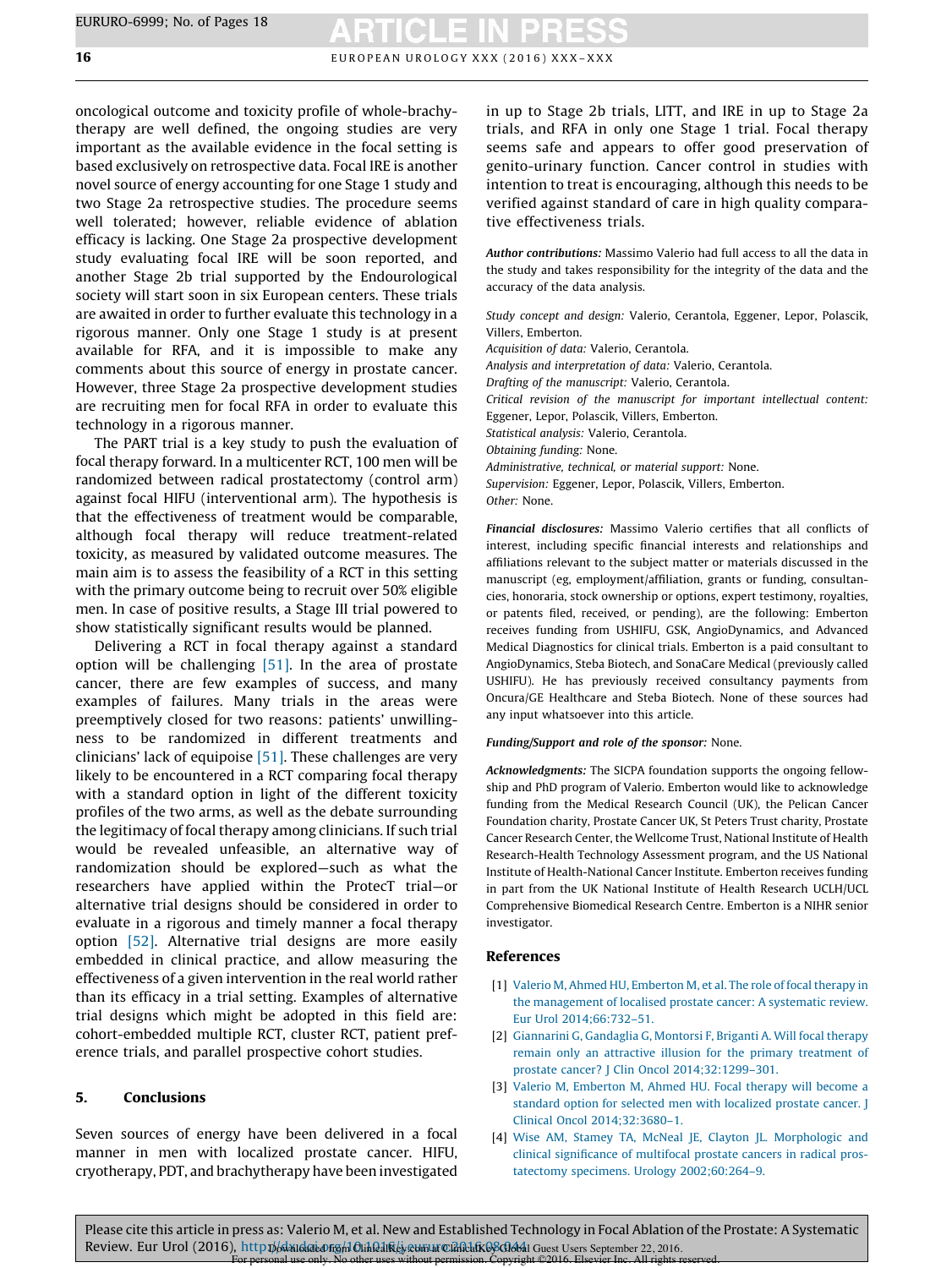- <span id="page-16-0"></span>[5] Algaba F, Montironi R. Impact of prostate cancer [multifocality](http://refhub.elsevier.com/S0302-2838(16)30512-7/sbref0285) on its biology and treatment. J Endourol 2010;24:799-804.
- [6] Ahmed HU, Arya M, Freeman A, Emberton M. Do [low-grade](http://refhub.elsevier.com/S0302-2838(16)30512-7/sbref0290) and low-volume prostate cancers bear the hallmarks of [malignancy?](http://refhub.elsevier.com/S0302-2838(16)30512-7/sbref0290) Lancet Oncol [2012;13:e509–17](http://refhub.elsevier.com/S0302-2838(16)30512-7/sbref0290).
- [7] Futterer JJ, Briganti A, De Visschere P, et al. Can clinically [significant](http://refhub.elsevier.com/S0302-2838(16)30512-7/sbref0295) prostate cancer be detected with [multiparametric](http://refhub.elsevier.com/S0302-2838(16)30512-7/sbref0295) magnetic resonance imaging?. A [systematic](http://refhub.elsevier.com/S0302-2838(16)30512-7/sbref0295) review of the literature. Eur Urol [2015;68:1045–53.](http://refhub.elsevier.com/S0302-2838(16)30512-7/sbref0295)
- [8] Moher D, Liberati A, Tetzlaff J, Altman DG. Preferred [reporting](http://refhub.elsevier.com/S0302-2838(16)30512-7/sbref0300) items for systematic reviews and [meta-analyses:](http://refhub.elsevier.com/S0302-2838(16)30512-7/sbref0300) The PRISMA statement. Ann Intern Med [2009;151:265–9.](http://refhub.elsevier.com/S0302-2838(16)30512-7/sbref0300)
- [9] McCulloch P, Altman DG, Campbell WB, et al. No surgical [innovation](http://refhub.elsevier.com/S0302-2838(16)30512-7/sbref0305) without evaluation: the IDEAL [recommendations.](http://refhub.elsevier.com/S0302-2838(16)30512-7/sbref0305) Lancet 2009; [374:1105–12.](http://refhub.elsevier.com/S0302-2838(16)30512-7/sbref0305)
- [10] [Madersbacher](http://refhub.elsevier.com/S0302-2838(16)30512-7/sbref0310) S, Pedevilla M, Vingers L, Susani M, Marberger M. Effect of [high-intensity](http://refhub.elsevier.com/S0302-2838(16)30512-7/sbref0310) focused ultrasound on human prostate cancer in vivo. Cancer Res [1995;55:3346–51.](http://refhub.elsevier.com/S0302-2838(16)30512-7/sbref0310)
- [11] Beerlage HP, Thuroff S, [Debruyne](http://refhub.elsevier.com/S0302-2838(16)30512-7/sbref0315) FM, Chaussy C, de la Rosette JJ. Transrectal [high-intensity](http://refhub.elsevier.com/S0302-2838(16)30512-7/sbref0315) focused ultrasound using the Ablatherm device in the treatment of localized prostate [carcinoma.](http://refhub.elsevier.com/S0302-2838(16)30512-7/sbref0315) Urology [1999;54:273–7.](http://refhub.elsevier.com/S0302-2838(16)30512-7/sbref0315)
- [12] Muto S, Yoshii T, Saito K, [Kamiyama](http://refhub.elsevier.com/S0302-2838(16)30512-7/sbref0320) Y, Ide H, Horie S. Focal therapy with [high-intensity-focused](http://refhub.elsevier.com/S0302-2838(16)30512-7/sbref0320) ultrasound in the treatment of localized prostate cancer. Jpn J Clin Oncol [2008;38:192–9.](http://refhub.elsevier.com/S0302-2838(16)30512-7/sbref0320)
- [13] Ahmed HU, Freeman A, Kirkham A, et al. Focal therapy for [localized](http://refhub.elsevier.com/S0302-2838(16)30512-7/sbref0325) prostate cancer: A phase I/II trial. J Urol [2011;185:1246–54.](http://refhub.elsevier.com/S0302-2838(16)30512-7/sbref0325)
- [14] El Fegoun AB, Barret E, [Prapotnich](http://refhub.elsevier.com/S0302-2838(16)30512-7/sbref0330) D, et al. Focal therapy with highintensity focused [ultrasound](http://refhub.elsevier.com/S0302-2838(16)30512-7/sbref0330) for prostate cancer in the elderly. A feasibility study with 10 years [follow-up.](http://refhub.elsevier.com/S0302-2838(16)30512-7/sbref0330) Int Braz J Urol [2011;37:213–9.](http://refhub.elsevier.com/S0302-2838(16)30512-7/sbref0330)
- [15] Ahmed HU, Hindley RG, [Dickinson](http://refhub.elsevier.com/S0302-2838(16)30512-7/sbref0335) L, et al. Focal therapy for localised unifocal and multifocal prostate cancer: A [prospective](http://refhub.elsevier.com/S0302-2838(16)30512-7/sbref0335) development study. Lancet Oncol [2012;13:622–32](http://refhub.elsevier.com/S0302-2838(16)30512-7/sbref0335).
- [16] Chopra R, Colquhoun A, Burtnyk M, et al. MR [imaging-controlled](http://refhub.elsevier.com/S0302-2838(16)30512-7/sbref0340) [transurethral](http://refhub.elsevier.com/S0302-2838(16)30512-7/sbref0340) ultrasound therapy for conformal treatment of prostate tissue: Initial [feasibility](http://refhub.elsevier.com/S0302-2838(16)30512-7/sbref0340) in humans. Radiology 2012; [265:303–13.](http://refhub.elsevier.com/S0302-2838(16)30512-7/sbref0340)
- [17] Dickinson L, Hu Y, Ahmed HU, et al. [Image-directed,](http://refhub.elsevier.com/S0302-2838(16)30512-7/sbref0345) tissue[preserving](http://refhub.elsevier.com/S0302-2838(16)30512-7/sbref0345) focal therapy of prostate cancer: a feasibility study of a novel deformable magnetic [resonance-ultrasound](http://refhub.elsevier.com/S0302-2838(16)30512-7/sbref0345) (MR-US) registration system. BJU Int [2013;112:594–601](http://refhub.elsevier.com/S0302-2838(16)30512-7/sbref0345).
- [18] Napoli A, Anzidei M, De Nunzio C, et al. [Real-time](http://refhub.elsevier.com/S0302-2838(16)30512-7/sbref0350) magnetic resonance-guided [high-intensity](http://refhub.elsevier.com/S0302-2838(16)30512-7/sbref0350) focused ultrasound focal therapy for localised prostate cancer: [Preliminary](http://refhub.elsevier.com/S0302-2838(16)30512-7/sbref0350) experience. Eur Urol 2013; [63:395–8](http://refhub.elsevier.com/S0302-2838(16)30512-7/sbref0350).
- [19] Van [Velthoven](http://refhub.elsevier.com/S0302-2838(16)30512-7/sbref0355) R, Aoun F, Limani K, Narahari K, Lemort M, Peltier A. Primary zonal high intensity focused [ultrasound](http://refhub.elsevier.com/S0302-2838(16)30512-7/sbref0355) for prostate cancer: results of a [prospective](http://refhub.elsevier.com/S0302-2838(16)30512-7/sbref0355) Phase IIa feasibility study. Prostate Cancer [2014;2014:756189.](http://refhub.elsevier.com/S0302-2838(16)30512-7/sbref0355)
- [20] Ahmed HU, [Dickinson](http://refhub.elsevier.com/S0302-2838(16)30512-7/sbref0360) L, Charman S, et al. Focal ablation targeted to the index lesion in [multifocal](http://refhub.elsevier.com/S0302-2838(16)30512-7/sbref0360) localized prostate cancer: A prospective development study. Eur Urol [2015;68:927–36](http://refhub.elsevier.com/S0302-2838(16)30512-7/sbref0360).
- [21] Feijoo ER, Sivaraman A, Barret E, et al. Focal [high-intensity](http://refhub.elsevier.com/S0302-2838(16)30512-7/sbref0365) focused ultrasound targeted [hemiablation](http://refhub.elsevier.com/S0302-2838(16)30512-7/sbref0365) for unilateral prostate cancer: A [prospective](http://refhub.elsevier.com/S0302-2838(16)30512-7/sbref0365) evaluation of oncologic and functional outcomes. Eur Urol [2016;69:214–20.](http://refhub.elsevier.com/S0302-2838(16)30512-7/sbref0365)
- [22] Ghai S, Louis AS, Van Vliet M, et al. Real-time [MRI-guided](http://refhub.elsevier.com/S0302-2838(16)30512-7/sbref0370) focused [ultrasound](http://refhub.elsevier.com/S0302-2838(16)30512-7/sbref0370) for focal therapy of locally confined low-risk prostate cancer: Feasibility and [preliminary](http://refhub.elsevier.com/S0302-2838(16)30512-7/sbref0370) outcomes. AJR Am J Roentgenol [2015;205:W177–84.](http://refhub.elsevier.com/S0302-2838(16)30512-7/sbref0370)
- [23] Bahn DK, [Silverman](http://refhub.elsevier.com/S0302-2838(16)30512-7/sbref0375) P, Lee Sr F, [Badalament](http://refhub.elsevier.com/S0302-2838(16)30512-7/sbref0375) R, Bahn ED, Rewcastle JC. Focal prostate [cryoablation:](http://refhub.elsevier.com/S0302-2838(16)30512-7/sbref0375) Initial results show cancer control and potency preservation. J Endourology [2006;20:688–92.](http://refhub.elsevier.com/S0302-2838(16)30512-7/sbref0375)
- [24] [Ellis](http://refhub.elsevier.com/S0302-2838(16)30512-7/sbref0380) DS, Manny Jr TB, Rewcastle JC. Focal [cryosurgery](http://refhub.elsevier.com/S0302-2838(16)30512-7/sbref0380) followed by penile [rehabilitation](http://refhub.elsevier.com/S0302-2838(16)30512-7/sbref0380) as primary treatment for localized prostate cancer: Initial results. Urology [2007;70\(Suppl](http://refhub.elsevier.com/S0302-2838(16)30512-7/sbref0380) 6):9–15.
- [25] Onik G, [Vaughan](http://refhub.elsevier.com/S0302-2838(16)30512-7/sbref0385) D, Lotenfoe R, Dineen M, Brady J. Male [lumpectomy'':](http://refhub.elsevier.com/S0302-2838(16)30512-7/sbref0385) Focal therapy for prostate cancer using cryoablation. Urology [2007;70\(Suppl](http://refhub.elsevier.com/S0302-2838(16)30512-7/sbref0385) 6):16–21.
- [26] Truesdale MD, Cheetham PJ, Hruby GW, et al. An [evaluation](http://refhub.elsevier.com/S0302-2838(16)30512-7/sbref0390) of patient selection criteria on predicting [progression-free](http://refhub.elsevier.com/S0302-2838(16)30512-7/sbref0390) survival after primary focal unilateral [nerve-sparing](http://refhub.elsevier.com/S0302-2838(16)30512-7/sbref0390) cryoablation for prostate cancer: [Recommendations](http://refhub.elsevier.com/S0302-2838(16)30512-7/sbref0390) for follow up. Cancer J 2010;16: [544–9](http://refhub.elsevier.com/S0302-2838(16)30512-7/sbref0390).
- [27] Bahn D, de Castro Abreu AL, Gill IS, et al. Focal [cryotherapy](http://refhub.elsevier.com/S0302-2838(16)30512-7/sbref0395) for clinically unilateral, [low-intermediate](http://refhub.elsevier.com/S0302-2838(16)30512-7/sbref0395) risk prostate cancer in 73 men with a median follow-up of 3.7 years. Eur Urol [2012;62:55–63](http://refhub.elsevier.com/S0302-2838(16)30512-7/sbref0395).
- [28] Ward JF, Jones JS. Focal [cryotherapy](http://refhub.elsevier.com/S0302-2838(16)30512-7/sbref0400) for localized prostate cancer: A report from the national Cryo On-Line [Database](http://refhub.elsevier.com/S0302-2838(16)30512-7/sbref0400) (COLD) Registry. BJU Int [2012;109:1648–54.](http://refhub.elsevier.com/S0302-2838(16)30512-7/sbref0400)
- [29] Hale Z, Miyake M, Palacios DA, Rosser CJ. Focal [cryosurgical](http://refhub.elsevier.com/S0302-2838(16)30512-7/sbref0405) ablation of the prostate: A single institute's [perspective.](http://refhub.elsevier.com/S0302-2838(16)30512-7/sbref0405) BMC Urol 2013;13:2.
- [30] Barqawi AB, [Stoimenova](http://refhub.elsevier.com/S0302-2838(16)30512-7/sbref0410) D, Krughoff K, et al. Targeted focal therapy for the [management](http://refhub.elsevier.com/S0302-2838(16)30512-7/sbref0410) of organ confined prostate cancer. J Urol [2014;192:749–53](http://refhub.elsevier.com/S0302-2838(16)30512-7/sbref0410).
- [31] Durand M, Barret E, Galiano M, et al. Focal [cryoablation:](http://refhub.elsevier.com/S0302-2838(16)30512-7/sbref0415) A treatment option for [unilateral](http://refhub.elsevier.com/S0302-2838(16)30512-7/sbref0415) low-risk prostate cancer. BJU Int [2014;113:56–64](http://refhub.elsevier.com/S0302-2838(16)30512-7/sbref0415).
- [32] Lian H, Zhuang J, Yang R, et al. Focal [cryoablation](http://refhub.elsevier.com/S0302-2838(16)30512-7/sbref0420) for unilateral low[intermediate-risk](http://refhub.elsevier.com/S0302-2838(16)30512-7/sbref0420) prostate cancer: 63-month mean follow-up results of 41 patients. Int Urol Nephrol [2016;48:85–90](http://refhub.elsevier.com/S0302-2838(16)30512-7/sbref0420).
- [33] Mendez MH, Passoni NM, [Pow-Sang](http://refhub.elsevier.com/S0302-2838(16)30512-7/sbref0425) J, Jones JS, Polascik TJ. Comparison of outcomes between [preoperatively](http://refhub.elsevier.com/S0302-2838(16)30512-7/sbref0425) potent men treated with focal versus whole gland [cryotherapy](http://refhub.elsevier.com/S0302-2838(16)30512-7/sbref0425) in a matched population. Journal Endourol [2015;29:1193–8](http://refhub.elsevier.com/S0302-2838(16)30512-7/sbref0425).
- [34] Moore CM, Nathan TR, Lees WR, et al. [Photodynamic](http://refhub.elsevier.com/S0302-2838(16)30512-7/sbref0430) therapy using meso tetra hydroxy phenyl chlorin [\(mTHPC\)](http://refhub.elsevier.com/S0302-2838(16)30512-7/sbref0430) in early prostate cancer. Lasers Surg Med [2006;38:356–63.](http://refhub.elsevier.com/S0302-2838(16)30512-7/sbref0430)
- [35] Azzouzi AR, Barret E, Moore CM, et al. TOOKAD Soluble [vascular](http://refhub.elsevier.com/S0302-2838(16)30512-7/sbref0435)targeted photodynamic (VTP) therapy: [Determination](http://refhub.elsevier.com/S0302-2838(16)30512-7/sbref0435) of optimal treatment conditions and [assessment](http://refhub.elsevier.com/S0302-2838(16)30512-7/sbref0435) of effects in patients with localised prostate cancer. BJU Int [2013;112:766–74](http://refhub.elsevier.com/S0302-2838(16)30512-7/sbref0435).
- [36] Moore CM, Azzouzi AR, Barret E, et al. [Determination](http://refhub.elsevier.com/S0302-2838(16)30512-7/sbref0440) of optimal drug dose and light dose index to achieve [minimally](http://refhub.elsevier.com/S0302-2838(16)30512-7/sbref0440) invasive focal ablation of localised prostate cancer using [WST11-vascular-tar](http://refhub.elsevier.com/S0302-2838(16)30512-7/sbref0440)geted photodynamic (VTP) therapy. BJU Int [2015;116:888–96](http://refhub.elsevier.com/S0302-2838(16)30512-7/sbref0440).
- [37] Lindner U, [Weersink](http://refhub.elsevier.com/S0302-2838(16)30512-7/sbref0445) RA, Haider MA, et al. Image guided photothermal focal therapy for [localized](http://refhub.elsevier.com/S0302-2838(16)30512-7/sbref0445) prostate cancer: Phase I trial. J Urol [2009;182:1371–7](http://refhub.elsevier.com/S0302-2838(16)30512-7/sbref0445).
- [38] Lindner U, [Lawrentschuk](http://refhub.elsevier.com/S0302-2838(16)30512-7/sbref0450) N, Weersink RA, et al. Focal laser ablation for prostate cancer followed by radical [prostatectomy:](http://refhub.elsevier.com/S0302-2838(16)30512-7/sbref0450) validation of focal therapy and imaging accuracy. Eur Urol [2010;57:1111–4.](http://refhub.elsevier.com/S0302-2838(16)30512-7/sbref0450)
- [39] Oto A, Sethi I, Karczmar G, et al. MR [imaging-guided](http://refhub.elsevier.com/S0302-2838(16)30512-7/sbref0455) focal laser ablation for prostate cancer: phase I trial. Radiology [2013;267:](http://refhub.elsevier.com/S0302-2838(16)30512-7/sbref0455) [932–40](http://refhub.elsevier.com/S0302-2838(16)30512-7/sbref0455).
- [40] Lepor H, Llukani E, Sperling D, Futterer JJ. [Complications,](http://refhub.elsevier.com/S0302-2838(16)30512-7/sbref0460) recovery, and early [functional](http://refhub.elsevier.com/S0302-2838(16)30512-7/sbref0460) outcomes and oncologic control following inbore focal laser ablation of prostate cancer. Eur Urol [2015;68:924–6](http://refhub.elsevier.com/S0302-2838(16)30512-7/sbref0460).
- [41] Nguyen PL, Chen MH, Zhang Y, et al. Updated results of [magnetic](http://refhub.elsevier.com/S0302-2838(16)30512-7/sbref0465) resonance imaging guided partial prostate [brachytherapy](http://refhub.elsevier.com/S0302-2838(16)30512-7/sbref0465) for favorable risk prostate cancer: [Implications](http://refhub.elsevier.com/S0302-2838(16)30512-7/sbref0465) for focal therapy. J Urol [2012;188:1151–6](http://refhub.elsevier.com/S0302-2838(16)30512-7/sbref0465).
- [42] Cosset JM, Cathelineau X, Wakil G, et al. Focal [brachytherapy](http://refhub.elsevier.com/S0302-2838(16)30512-7/sbref0470) for selected low-risk prostate cancers: A pilot study. [Brachytherapy](http://refhub.elsevier.com/S0302-2838(16)30512-7/sbref0470) [2013;12:331–7.](http://refhub.elsevier.com/S0302-2838(16)30512-7/sbref0470)
- [43] Valerio M, Stricker PD, Ahmed HU, et al. Initial [assessment](http://refhub.elsevier.com/S0302-2838(16)30512-7/sbref0475) of safety and clinical feasibility of irreversible [electroporation](http://refhub.elsevier.com/S0302-2838(16)30512-7/sbref0475) in the focal

Please cite this article in press as: Valerio M, et al. New and Established Technology in Focal Ablation of the Prostate: A Systematic Review. Eur Urol (2016), http://dito.doi.nog/dishibalkey.com au ClinicalKey@lobal Guest Users September 22, 2016. For personal use only. No other uses without permission. Copyright ©2016. Elsevier Inc. All rights reserved.